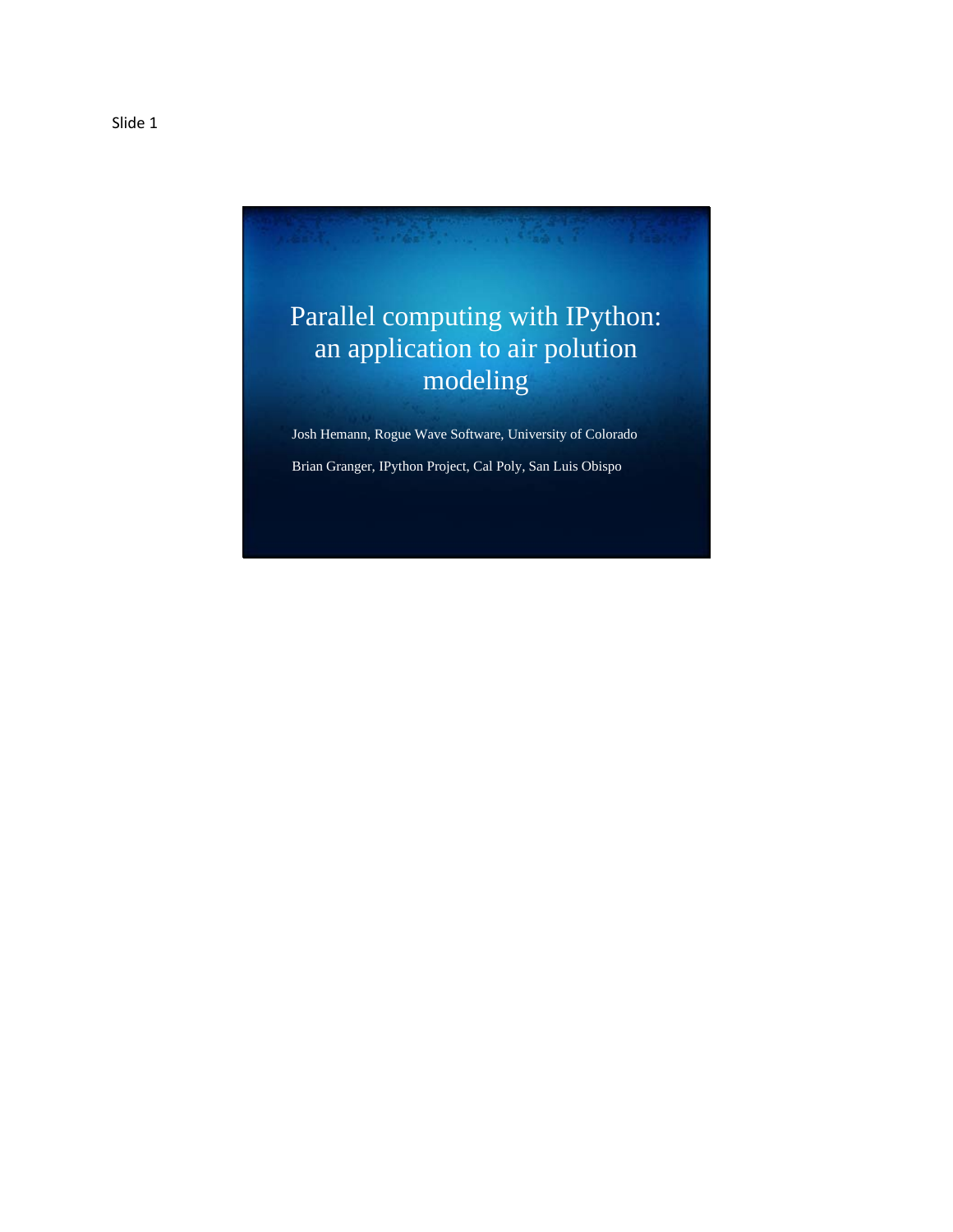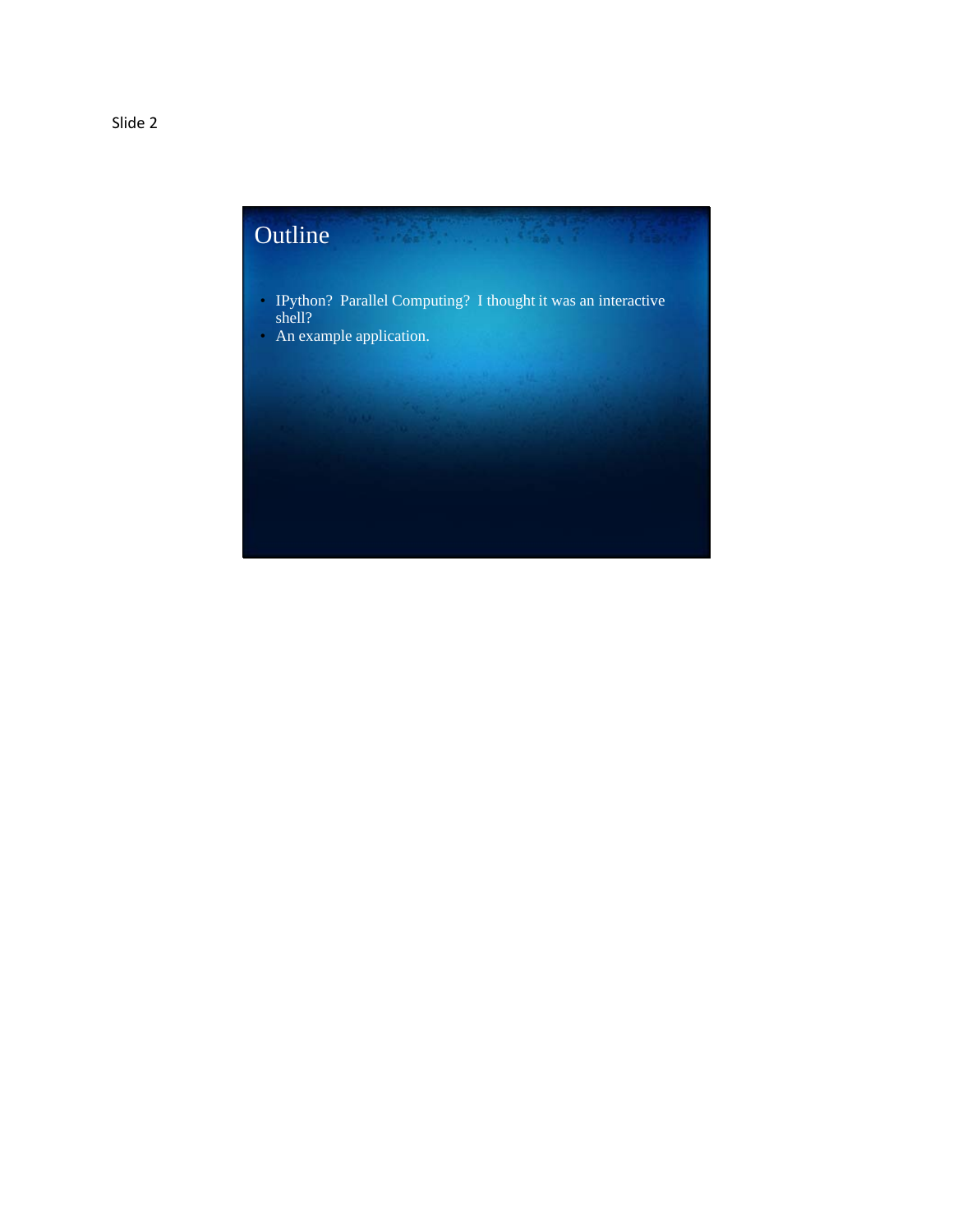### IPython Overview

- Goal: provide an efficient environment for exploratory and interactive scientific computing.
- Cross platform and open source (BSD).
- Two main components:
	- o An enhanced interactive Python shell.
	- $\sim$  A framework for interactive parallel computing.

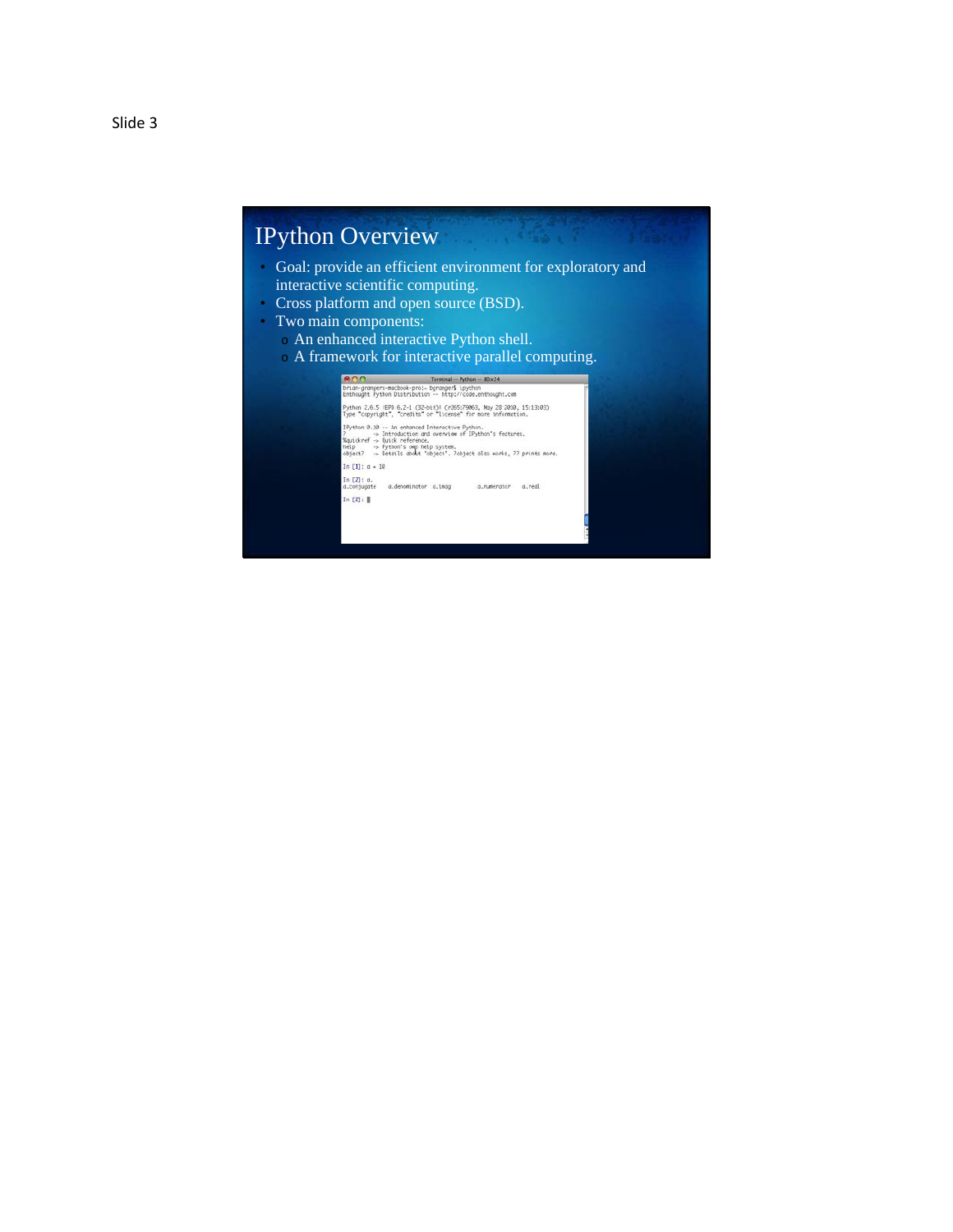## IPython's Parallel Framework

- Goal: provide a high level interface for executing Python code in parallel on everything: multicore CPUs, clusters, supercomputers and the cloud.
- Easy things should be easy, difficult things possible.
- Make parallel computing collaborative, interactive.
- A dynamic process model for fault tolerance and load balancing.
	- Want to keep the benefit of traditional approaches: Integrate with threads/MPI if desired.
		- Integrate with compiled, parallel C/C++/Fortran codes.
- Support different types of parallelism.
- Based on processes not threads (the GIL).
- Why parallel computing in IPython?
	- R(EEEE...)PL is the same as REPL if abstracted properly.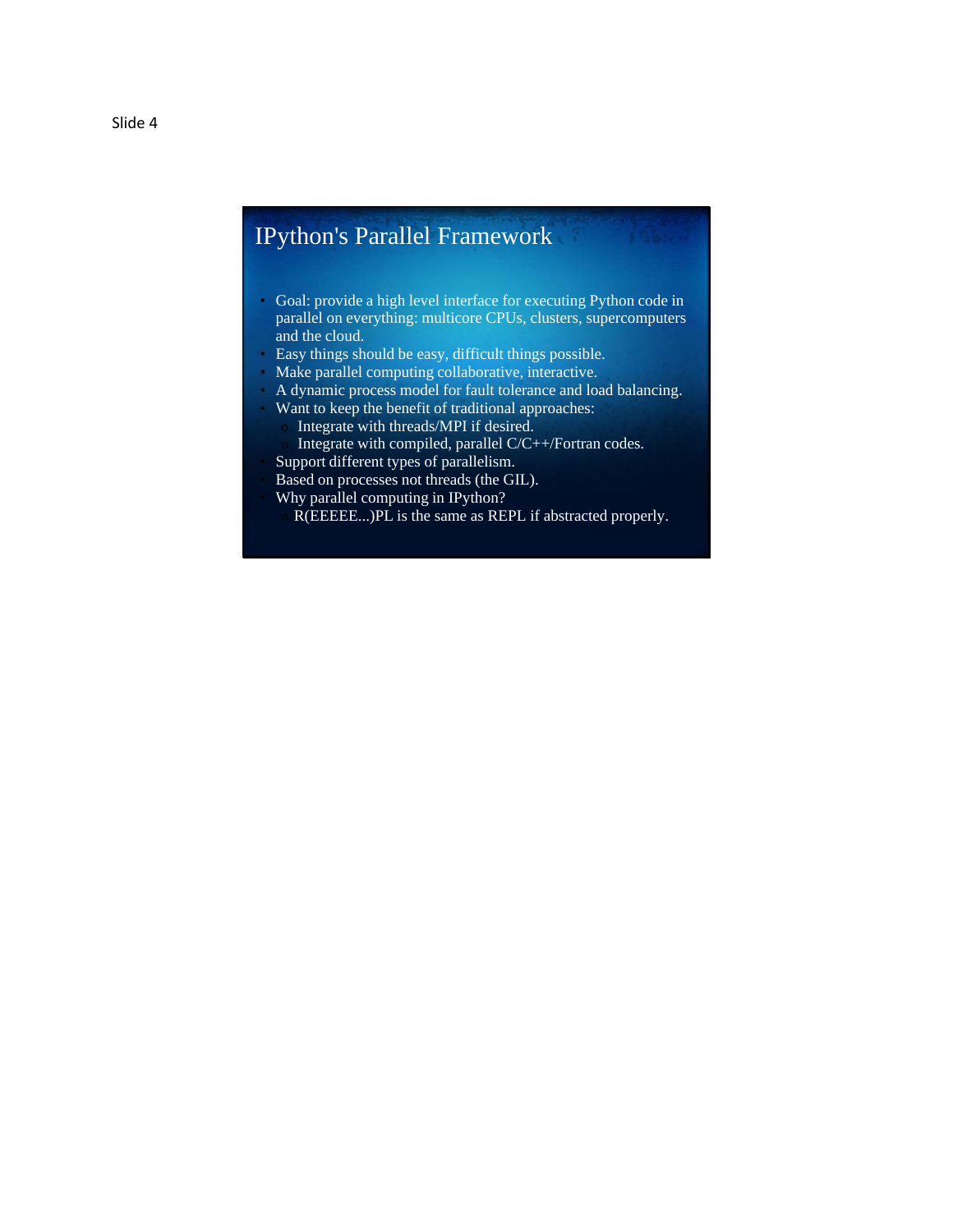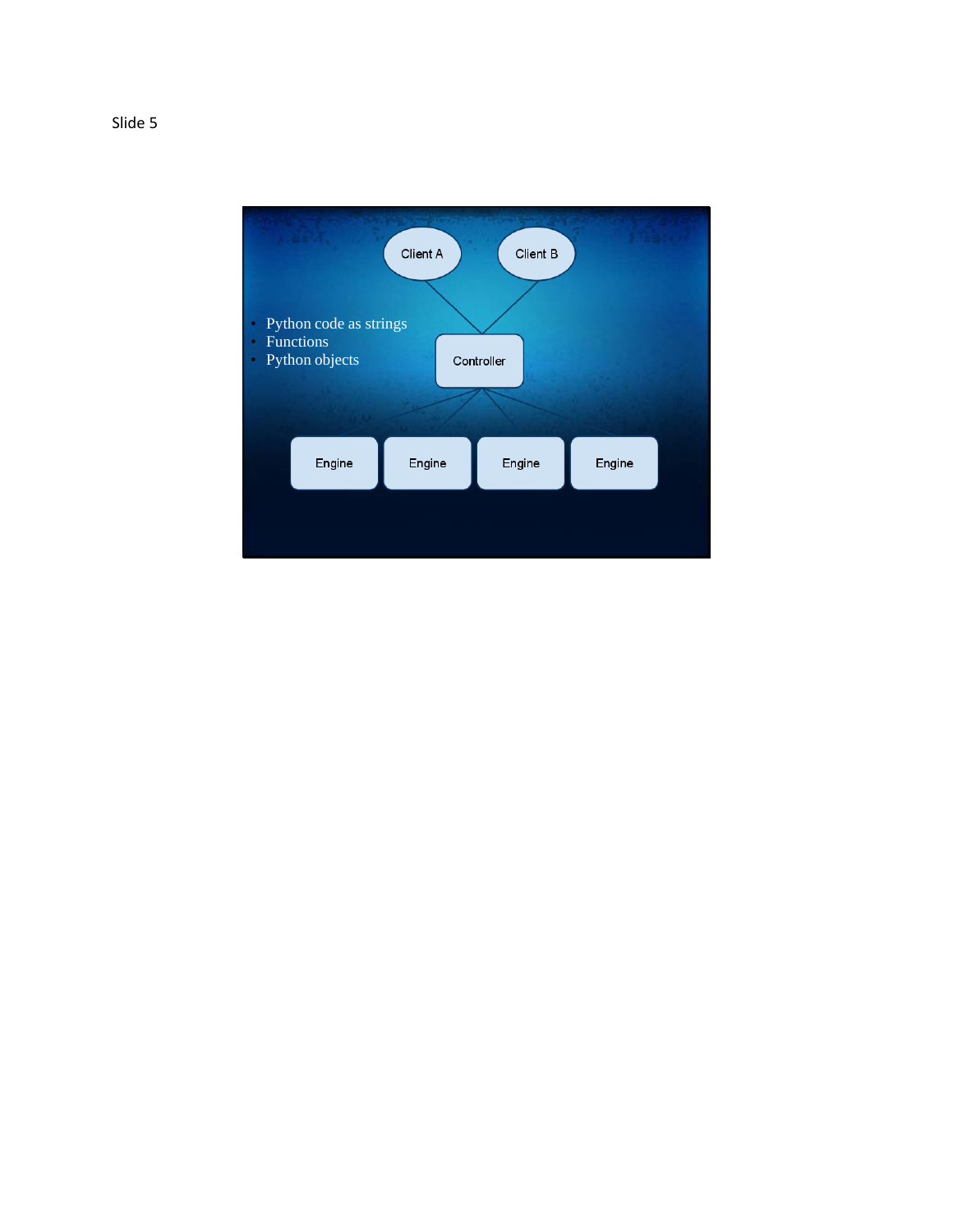# Architecture details

- The IPython Engine is a Python interpreter that executes code received over a network.
- The Controller maintains a registry of the engines and a queue for code to be run on each engine. Handles load balancing.
- Dynamic and fault tolerant: Engines can come and go at any time.
- The Client is used in top-level code to submit tasks to the controller/engines.
- Client, Controller and Engines are fully asynchronous.
- Remote exception handling: exceptions on the engines are serialized and returned to the client.
- Everything is interactive, even on a supercomputer or the cloud.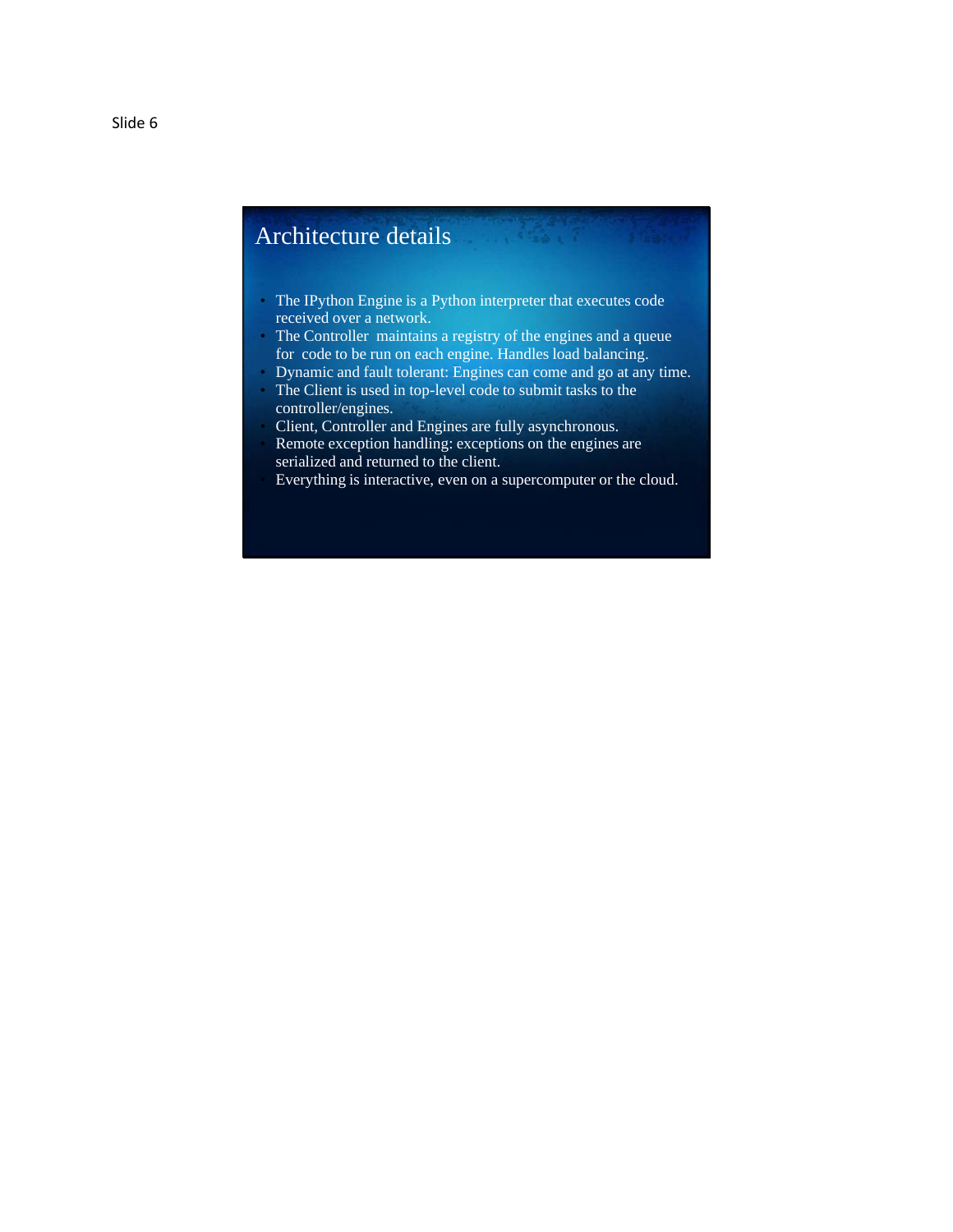# MultiEngineClient and TaskClient

- MultiEngineClient
	- o Provides direct, explicit access to each Engine.
	- o Each Engine has an id.
	- $\circ$  Full integration with MPI (MPI rank == id).
	- o No load balancing.
- TaskClient
	- No information about number of Engines or their identities.
	- Dynamic load balanced queue.
	- No MPI integration.
- **Extensible** 
	- Possible to add new interfaces (Map/Reduce).
	- Not easy, but we hope to fix that.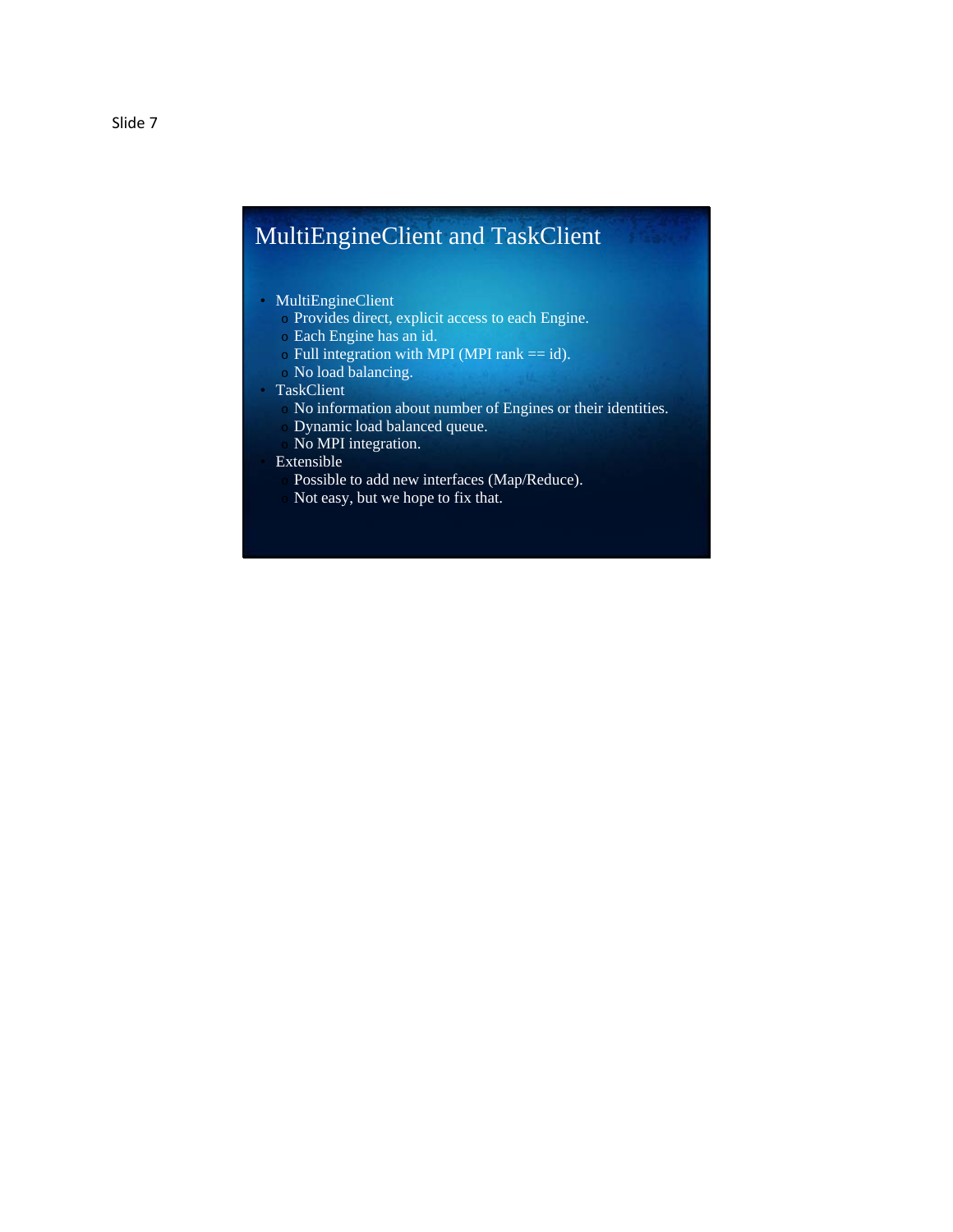### Job Scheduler Support **Sander Comment**

To perform a parallel computation with IPython, you need to start 1 Controller and N Engines. IPython has an **ipcluster** command that completely automates this process. We have support for the following batch systems.

- PBS
- ssh
- mpiexe/mpirun
- SGE (coming soon)
- Microsoft HPC Server 2008 (coming soon)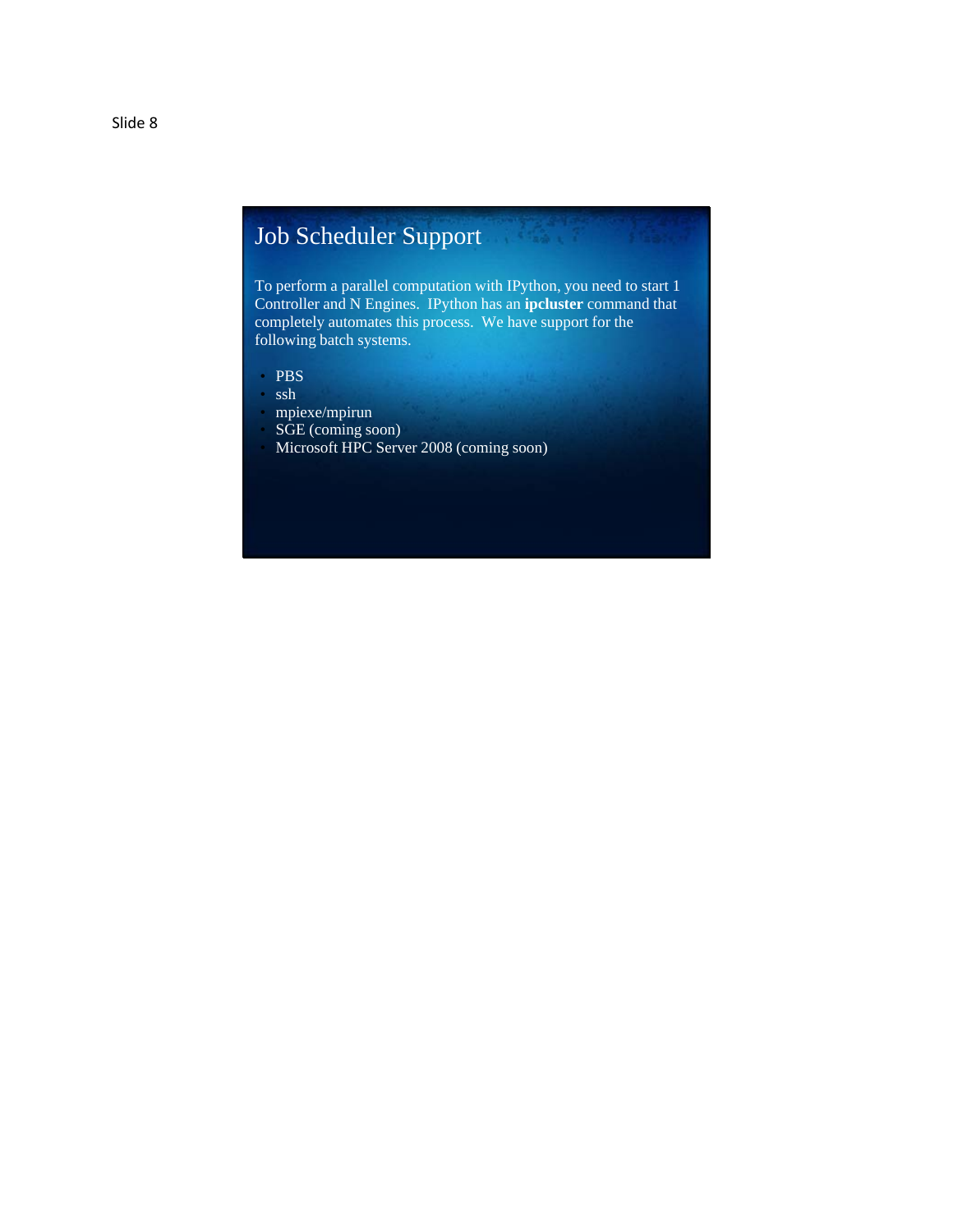# Work in progress

• Much of our current work is being enabled by ØMQ/PyØMQ. See SciPy talk tomorrow and www.zeromq.org

**Contract Contract** 

- Massive refactoring of the IPython core to a two process model (frontend+kernel). This will enable the creation of long awaited GUI/Web frontends for IPython.
- Working heavily on performance and scalability of parallel computing framework.
- Simplifying the MultiEngineClient and TaskClient interfaces.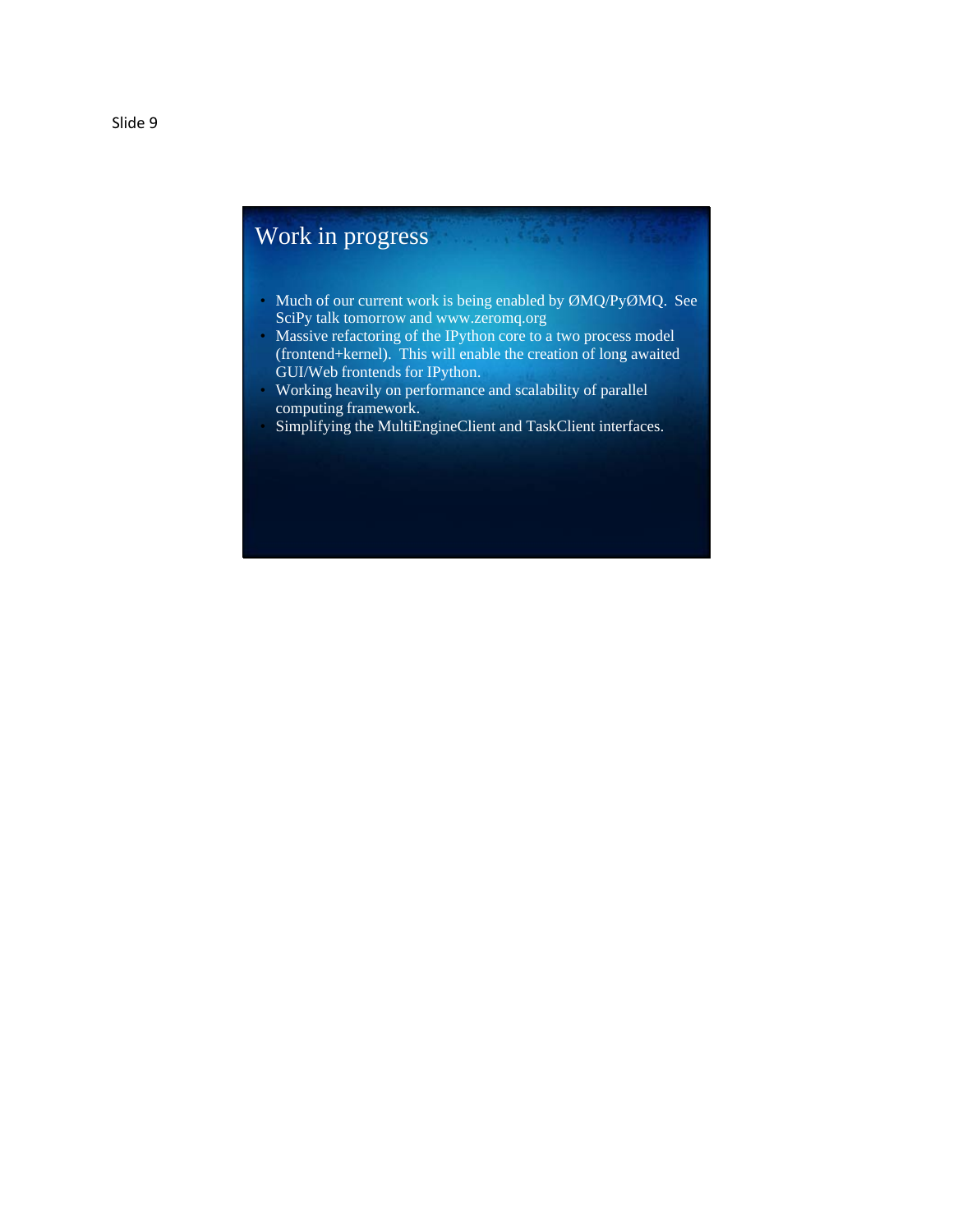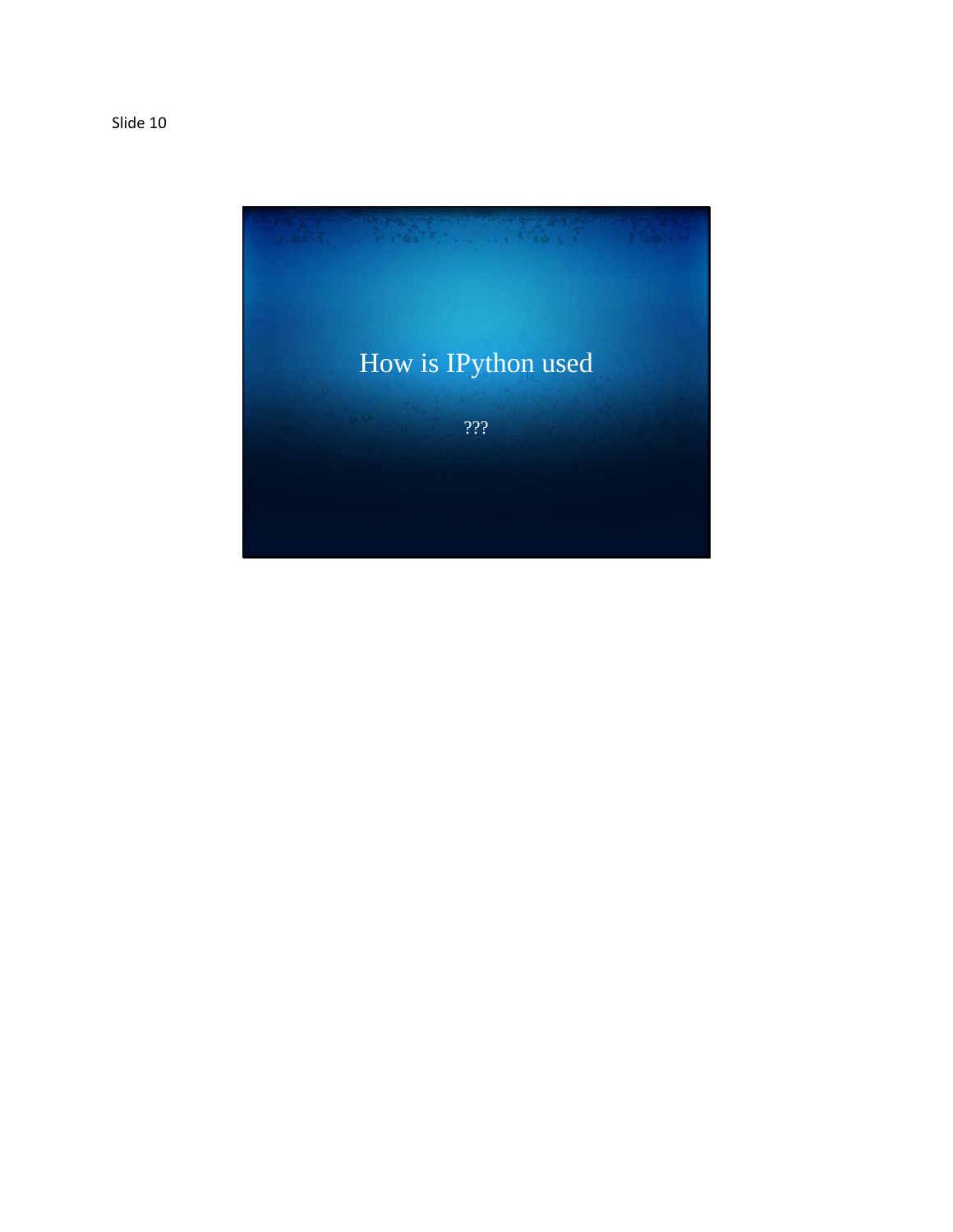

I wear two Python hats. One is for the work I do at Rogue Wave Software on our PyIMSL Studio product. I also work closely with a team of researchers (led by Dr. Mike Hannigan) doing air pollution modeling, and I use Python extensively.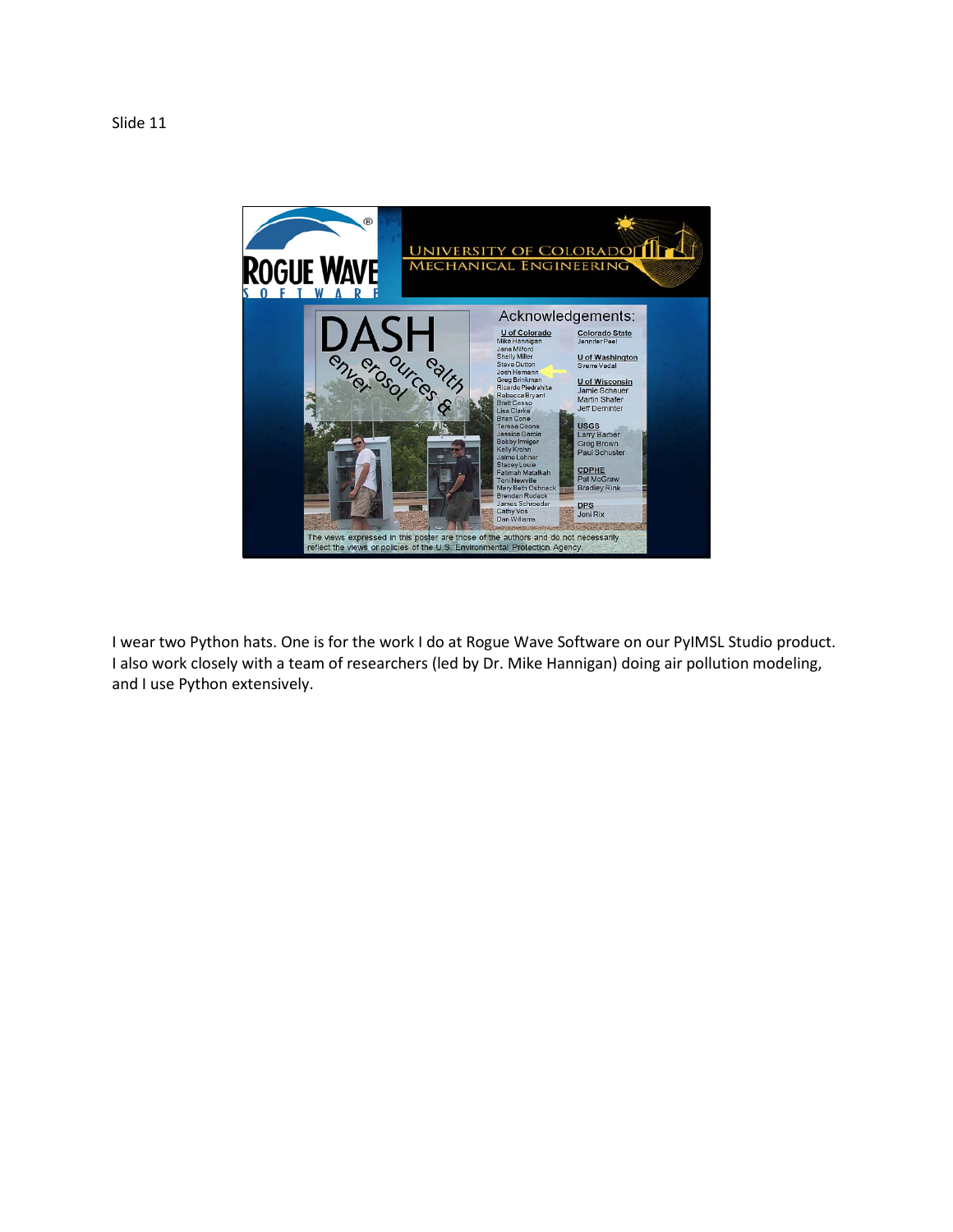

I was at the SC show (The International Conference for High Performance Computing Networking, Storage, and Analysis) in November of 2009 when I met Wen-ming Ye, who works on Microsoft's High Performance Computing products. He put me in touch with Brian Granger, who helped me get up to speed quickly and parallelize my modeling application. This talk covers some things I have learned along the way.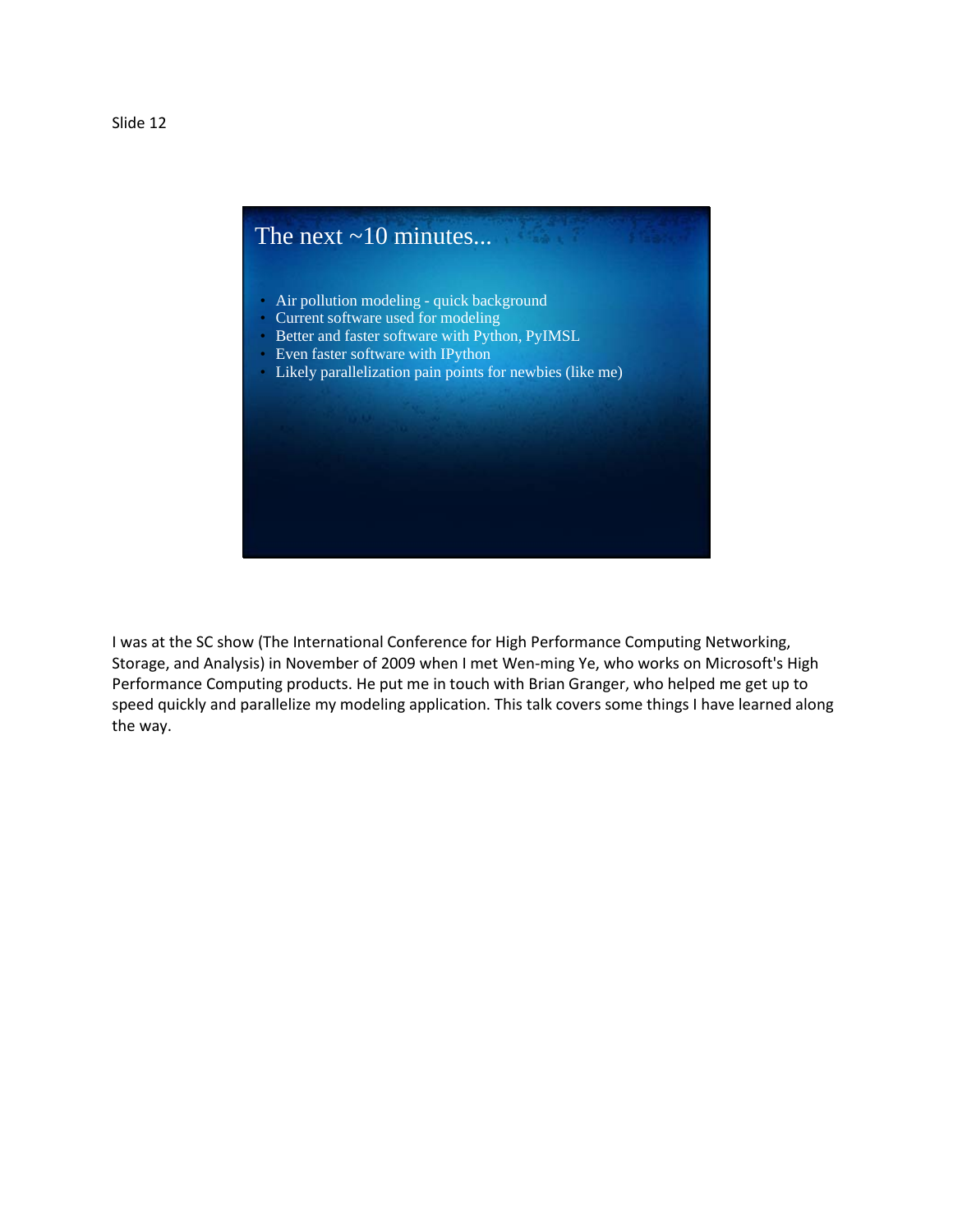

Since we are responsible for much of the fine and ultrafine particulate matter (through burning stuff like gasoline, coal, wood,…) , we might ask ourselves what are the effects on our health? The study of PM2.5 concerns the sources and effects of ultrafine and fine particulate matter.

Slide courtesy of Mike Hannigan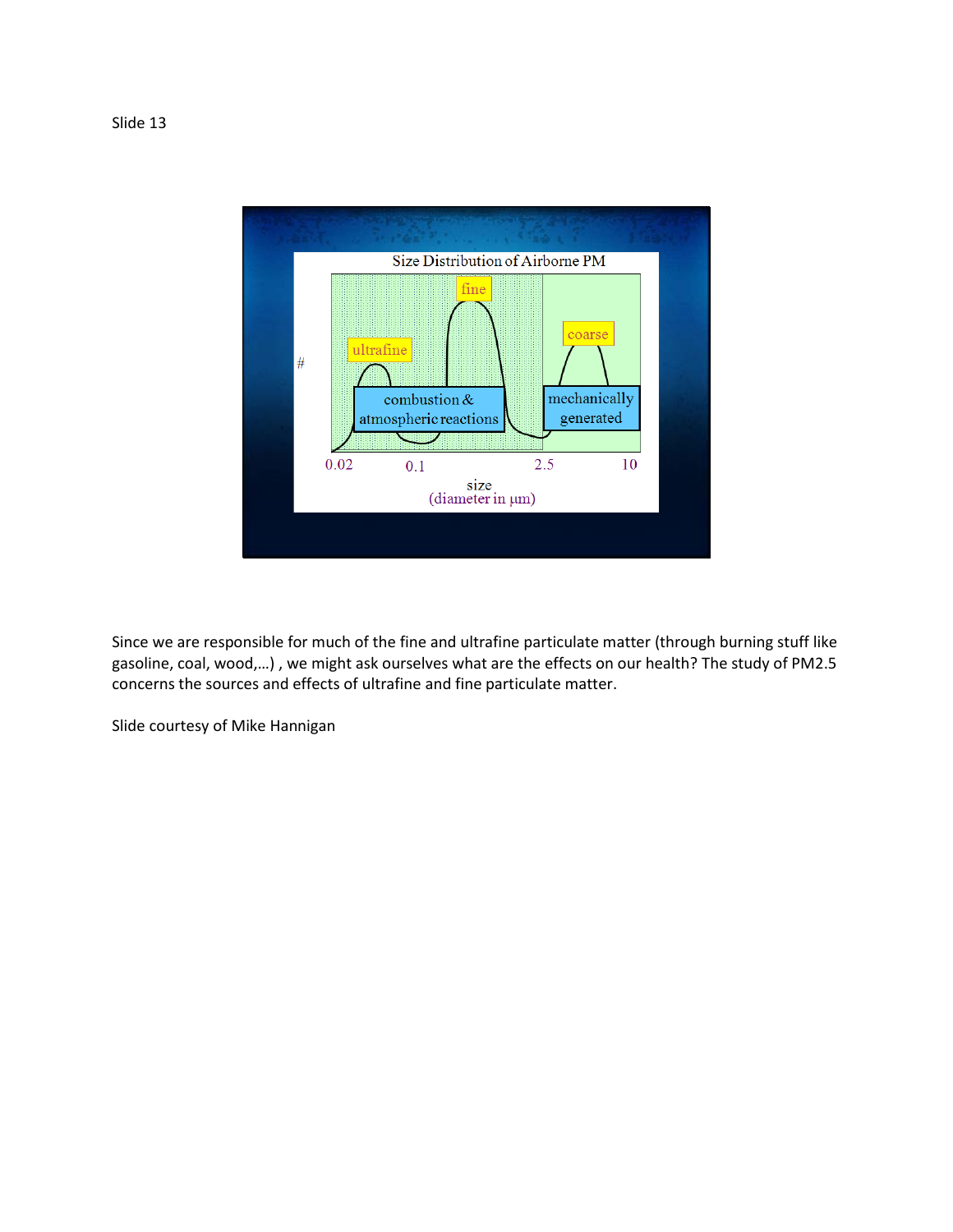

Ozone is associated with health effects, though increased mortality is not one of them. Conversely, fine particulate matter is associated with increased mortality. Sweat the small stuff!

Slide courtesy of Mike Hannigan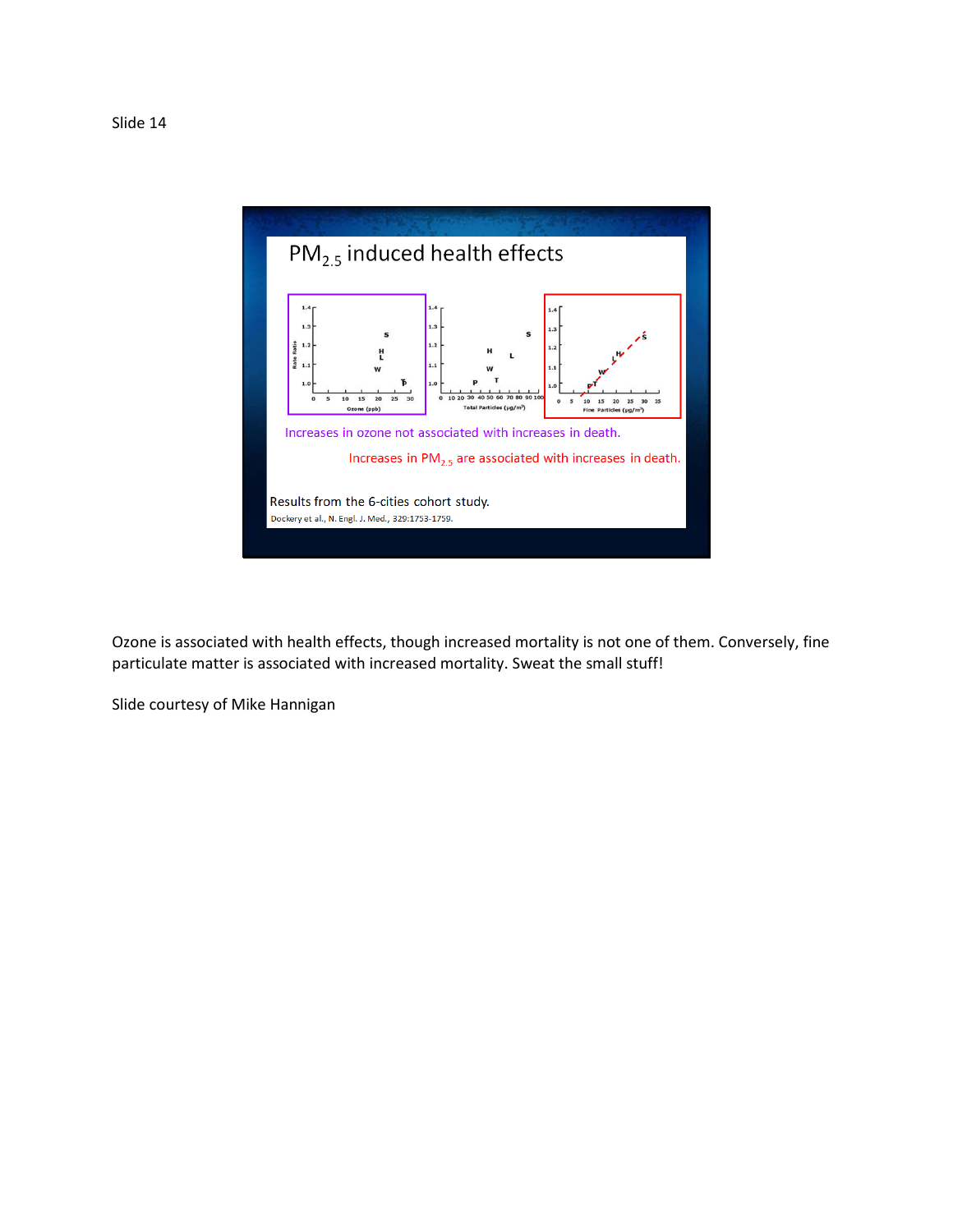

Receptor models used to apportion measured pollution to environmental sources ("factors" in the model). Elements of F and G are constrained to be non-negative. Non-negative matrix factorization was first developed by Pentii Paatero in the early 90s to handle this issue, later extended and now quite a useful tool in many fields. Model uncertainty: We have to choose p, the number of factors, we think can be extracted from the data. Hard to do a priori => explore different p values.

Note that you can weight specific measurements by specific uncertainties.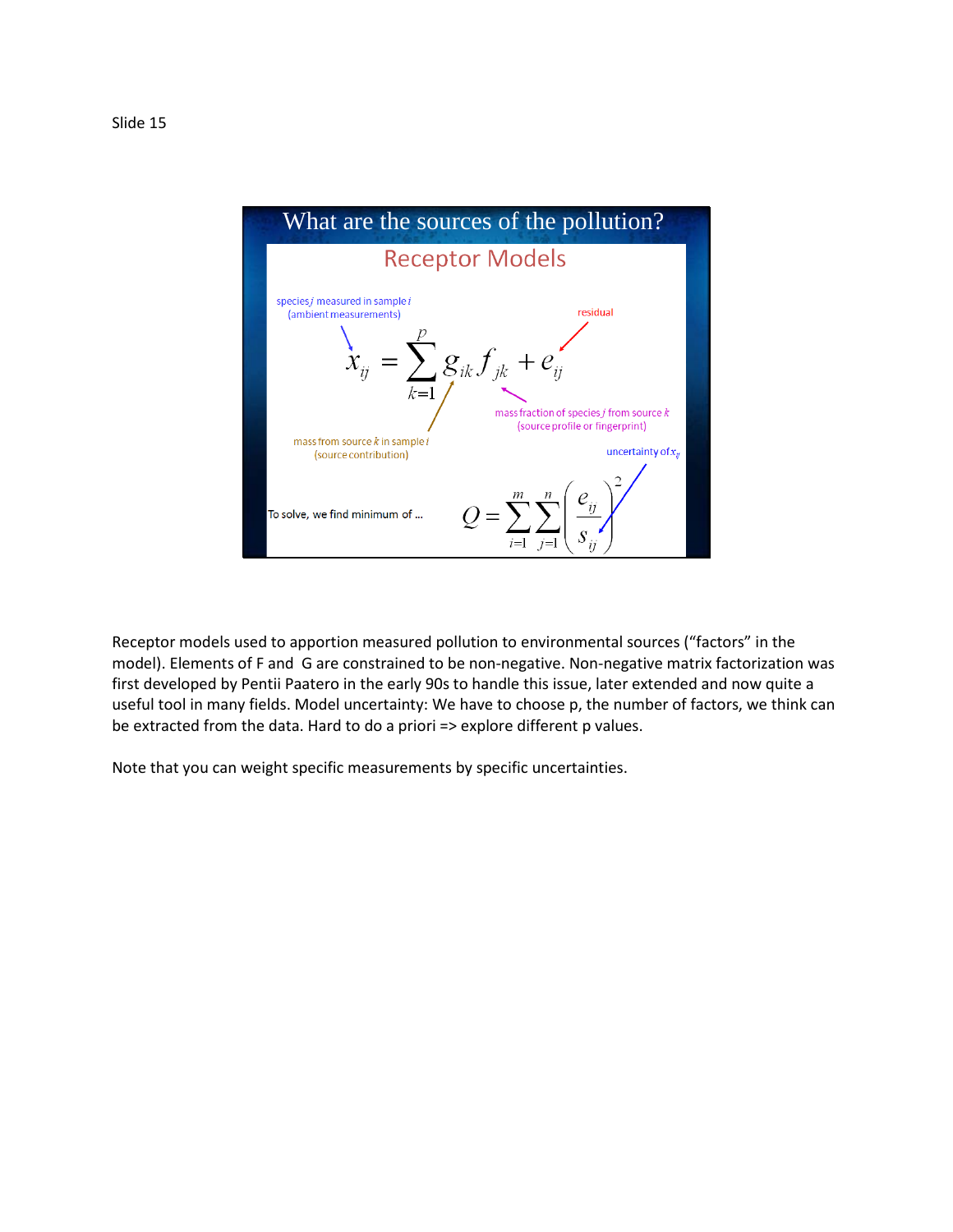Slide 16



Dimensionality reduction.

Top graph: Rows of F, "factor loadings" or "profiles": what chemical species the factor accounts for.

Bottom graph: Columns of G, "factor scores" or "contributions": what the factor is doing in time.

Thus, the measurement matrix X is factorized into constituent matrices characterizing

 -How much a factor spits into the air -What is in the stuff it spits out

Little sense of uncertainty can be gleaned from the model results though!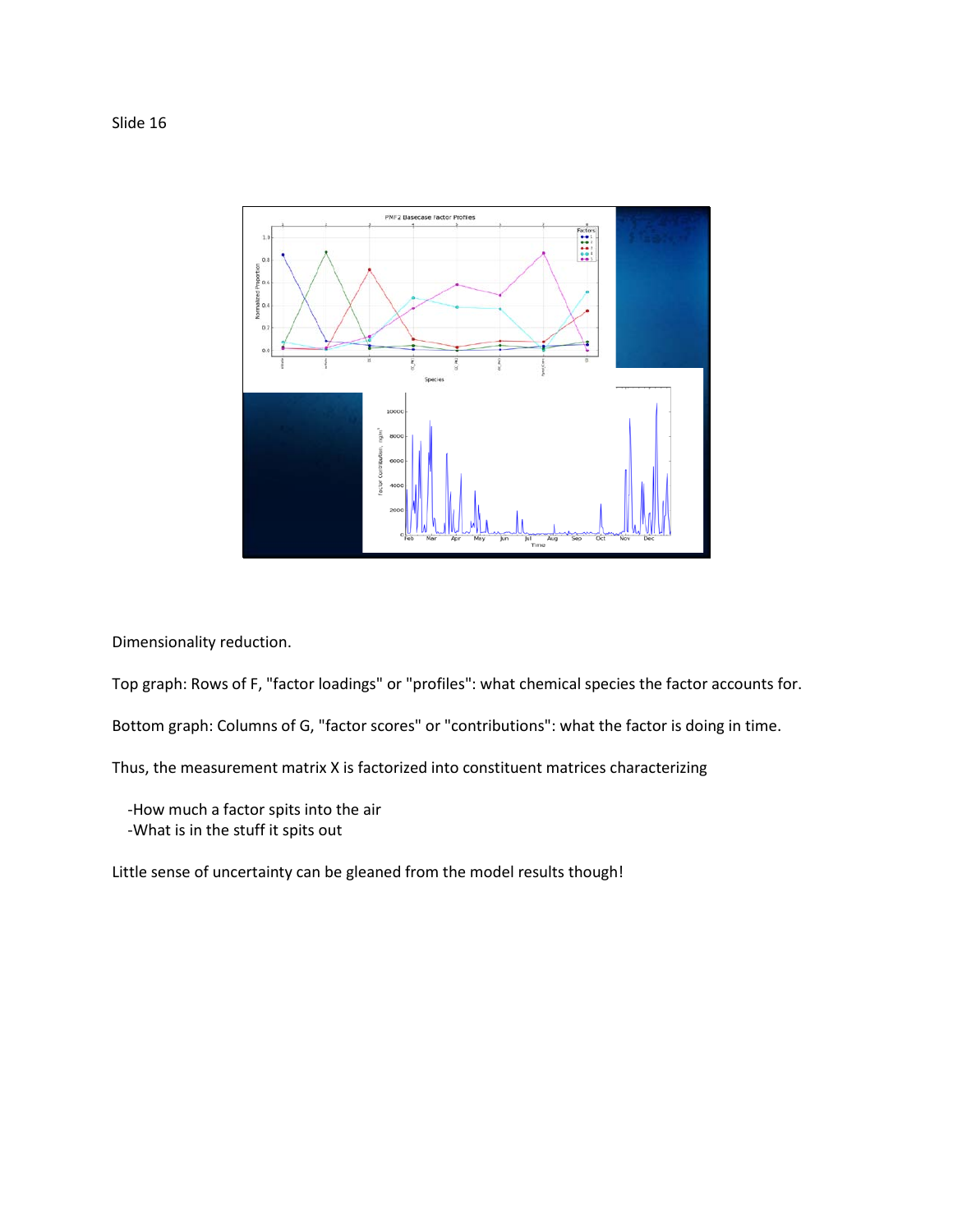|                                                                                                                                                                                                                                                                                                                                                         |                                                                                                                                                                                                                                                                                                                                                                                                                                                                                                                                                                                                                                                                                                                                                                                                                                                                                                                                                                                                                                                                                                                                                                                                                                                                                                                                                                                                                                                                                                                                                                                                                                                                                                                                                                                                                                                                                                                                                                                                                                                                                                                                                                                                                                                                         |                                                                       | <b>U.S. ENVIRONMENTAL PROTECTION AGENCY</b>                                                                                                                                                                                                                                                                                                                                                                                                                                                                                                                                                                                                                                                                                                                                                                                                                                                                                                                                                                                                                                                                                                                                                                                                                    |
|---------------------------------------------------------------------------------------------------------------------------------------------------------------------------------------------------------------------------------------------------------------------------------------------------------------------------------------------------------|-------------------------------------------------------------------------------------------------------------------------------------------------------------------------------------------------------------------------------------------------------------------------------------------------------------------------------------------------------------------------------------------------------------------------------------------------------------------------------------------------------------------------------------------------------------------------------------------------------------------------------------------------------------------------------------------------------------------------------------------------------------------------------------------------------------------------------------------------------------------------------------------------------------------------------------------------------------------------------------------------------------------------------------------------------------------------------------------------------------------------------------------------------------------------------------------------------------------------------------------------------------------------------------------------------------------------------------------------------------------------------------------------------------------------------------------------------------------------------------------------------------------------------------------------------------------------------------------------------------------------------------------------------------------------------------------------------------------------------------------------------------------------------------------------------------------------------------------------------------------------------------------------------------------------------------------------------------------------------------------------------------------------------------------------------------------------------------------------------------------------------------------------------------------------------------------------------------------------------------------------------------------------|-----------------------------------------------------------------------|----------------------------------------------------------------------------------------------------------------------------------------------------------------------------------------------------------------------------------------------------------------------------------------------------------------------------------------------------------------------------------------------------------------------------------------------------------------------------------------------------------------------------------------------------------------------------------------------------------------------------------------------------------------------------------------------------------------------------------------------------------------------------------------------------------------------------------------------------------------------------------------------------------------------------------------------------------------------------------------------------------------------------------------------------------------------------------------------------------------------------------------------------------------------------------------------------------------------------------------------------------------|
|                                                                                                                                                                                                                                                                                                                                                         | <b>Human Exposure and Atmospheric Sciences</b>                                                                                                                                                                                                                                                                                                                                                                                                                                                                                                                                                                                                                                                                                                                                                                                                                                                                                                                                                                                                                                                                                                                                                                                                                                                                                                                                                                                                                                                                                                                                                                                                                                                                                                                                                                                                                                                                                                                                                                                                                                                                                                                                                                                                                          |                                                                       | <b>Di</b> Shan                                                                                                                                                                                                                                                                                                                                                                                                                                                                                                                                                                                                                                                                                                                                                                                                                                                                                                                                                                                                                                                                                                                                                                                                                                                 |
|                                                                                                                                                                                                                                                                                                                                                         | Search: O All EPA @This Area<br><b>Recent Additions I Contact List</b>                                                                                                                                                                                                                                                                                                                                                                                                                                                                                                                                                                                                                                                                                                                                                                                                                                                                                                                                                                                                                                                                                                                                                                                                                                                                                                                                                                                                                                                                                                                                                                                                                                                                                                                                                                                                                                                                                                                                                                                                                                                                                                                                                                                                  | Go                                                                    |                                                                                                                                                                                                                                                                                                                                                                                                                                                                                                                                                                                                                                                                                                                                                                                                                                                                                                                                                                                                                                                                                                                                                                                                                                                                |
|                                                                                                                                                                                                                                                                                                                                                         | Tou are here: EFA Home = ESD = Exposure Passard: = Human Exposure & Atmospheric Edentation Products > Positive Matrix Pactivization                                                                                                                                                                                                                                                                                                                                                                                                                                                                                                                                                                                                                                                                                                                                                                                                                                                                                                                                                                                                                                                                                                                                                                                                                                                                                                                                                                                                                                                                                                                                                                                                                                                                                                                                                                                                                                                                                                                                                                                                                                                                                                                                     |                                                                       |                                                                                                                                                                                                                                                                                                                                                                                                                                                                                                                                                                                                                                                                                                                                                                                                                                                                                                                                                                                                                                                                                                                                                                                                                                                                |
| <b>IG ASD Home</b>                                                                                                                                                                                                                                                                                                                                      | <b>EPA Positive Matrix Factorization (PMF) 3.0 Model</b>                                                                                                                                                                                                                                                                                                                                                                                                                                                                                                                                                                                                                                                                                                                                                                                                                                                                                                                                                                                                                                                                                                                                                                                                                                                                                                                                                                                                                                                                                                                                                                                                                                                                                                                                                                                                                                                                                                                                                                                                                                                                                                                                                                                                                |                                                                       |                                                                                                                                                                                                                                                                                                                                                                                                                                                                                                                                                                                                                                                                                                                                                                                                                                                                                                                                                                                                                                                                                                                                                                                                                                                                |
| <b>Danie Information</b><br>dernitying Air Pedamon<br><b>Sources of Greatest</b><br><b>Hak</b><br><b>Understanding Fisiks to</b><br>Susceptible<br>Subpopulations<br><b>Accreciate and</b><br><b>Currulative Rosk</b><br>Regulatory Support<br><b>Applications</b><br><b>Current Research</b><br>Teslos<br><b>Completed Besonrch</b><br><b>Projects</b> | Receptor models provide scientific support for current ambient air quality standards and for implementation of<br>those standards by identifying and quantifying contributions for source apportionment. Ambient air quality data<br>tedown adoba baes lim usY<br>Reader, available as a free<br>sets have been improving greatly due to more species being measured, species being stratified by particle size.<br>download, to view some of the<br>and shorter durations of sampling. Receptor model algorithms have also improved greatly to take advantage of<br>files on this page. See EPA's<br>these higher quality data sets.<br>tor raids to learn more about<br>To ensure that receptor modeling tools are available for use in the development and implementation of air quality<br>PLIF, and for a link to the free<br>Acrobat Reader.<br>standards, the United States Environmental Protection Agency's Office of Research and Development (ORD) has<br>and continues to develop a suite of receptor modeling tools that are freely distributed to the air quality<br>management community.<br>EPA PNF is one of the receptor models that ORD has developed. The user provides a file of sample species concentrations and uncertainties which<br>the model uses to calculate the number of sources types, profiles, relative contributions, and a time series of contributions. The algorithms used in<br>EPA PNF riodel to compute profiles and contributions have been peer reviewed by leading scientists in the air quality management community<br>and have been certified to be scientifically rebust. The PHF 3.0 Fundamentals & User Guide provides details on how PHF is implemented as well as<br>raferances.<br>EPA PNF software program is a stand-alone product, meaning that it requires no other software and is self-contained. There is no need for a<br>icense and the program is avaiable free of charge. The software is menu-driven, using Graphical User Interfaces, and therefore eases inputting<br>of cata, generating, evaluating, and exporting of results.<br>System Requirements:<br>The EPA FMF 3.0 model works on Windows XP and Windows Vista. The computer should have at least a 2.0 GHz processor and at least 1 GE of |                                                                       |                                                                                                                                                                                                                                                                                                                                                                                                                                                                                                                                                                                                                                                                                                                                                                                                                                                                                                                                                                                                                                                                                                                                                                                                                                                                |
| <b><i><u><u>Internet</u></u></i></b>                                                                                                                                                                                                                                                                                                                    | nenory. In addition a 800x600 pixel disclay is recommendative                                                                                                                                                                                                                                                                                                                                                                                                                                                                                                                                                                                                                                                                                                                                                                                                                                                                                                                                                                                                                                                                                                                                                                                                                                                                                                                                                                                                                                                                                                                                                                                                                                                                                                                                                                                                                                                                                                                                                                                                                                                                                                                                                                                                           |                                                                       |                                                                                                                                                                                                                                                                                                                                                                                                                                                                                                                                                                                                                                                                                                                                                                                                                                                                                                                                                                                                                                                                                                                                                                                                                                                                |
| <b>Products/Techs</b>                                                                                                                                                                                                                                                                                                                                   | IMPORTANT: PLEASE REGISTER FIRST (link below) before Fig. New Artist Help                                                                                                                                                                                                                                                                                                                                                                                                                                                                                                                                                                                                                                                                                                                                                                                                                                                                                                                                                                                                                                                                                                                                                                                                                                                                                                                                                                                                                                                                                                                                                                                                                                                                                                                                                                                                                                                                                                                                                                                                                                                                                                                                                                                               | Eltrapury3022                                                         |                                                                                                                                                                                                                                                                                                                                                                                                                                                                                                                                                                                                                                                                                                                                                                                                                                                                                                                                                                                                                                                                                                                                                                                                                                                                |
| <b>Publications</b>                                                                                                                                                                                                                                                                                                                                     | Inout/Clugual Falm Analyze Ispan Data   Model Execution   Base Model Results   Bootstrap Model Towal   Fpeak Model Results  <br><b>Recistration Form</b>                                                                                                                                                                                                                                                                                                                                                                                                                                                                                                                                                                                                                                                                                                                                                                                                                                                                                                                                                                                                                                                                                                                                                                                                                                                                                                                                                                                                                                                                                                                                                                                                                                                                                                                                                                                                                                                                                                                                                                                                                                                                                                                |                                                                       |                                                                                                                                                                                                                                                                                                                                                                                                                                                                                                                                                                                                                                                                                                                                                                                                                                                                                                                                                                                                                                                                                                                                                                                                                                                                |
|                                                                                                                                                                                                                                                                                                                                                         | Comments or questions on EPA PMF 3.0 or problems with till<br>comments that can be considered for future development.<br>Product available for download:                                                                                                                                                                                                                                                                                                                                                                                                                                                                                                                                                                                                                                                                                                                                                                                                                                                                                                                                                                                                                                                                                                                                                                                                                                                                                                                                                                                                                                                                                                                                                                                                                                                                                                                                                                                                                                                                                                                                                                                                                                                                                                                | <b>Industrian</b><br>Denote instead and detections in the JeroBoch in |                                                                                                                                                                                                                                                                                                                                                                                                                                                                                                                                                                                                                                                                                                                                                                                                                                                                                                                                                                                                                                                                                                                                                                                                                                                                |
|                                                                                                                                                                                                                                                                                                                                                         | EPA PMF 3.0 Software (57.6 MB)<br>FPA PNF 1.0 Fundamentals & User Guide (PDF, 81 pages, 3)                                                                                                                                                                                                                                                                                                                                                                                                                                                                                                                                                                                                                                                                                                                                                                                                                                                                                                                                                                                                                                                                                                                                                                                                                                                                                                                                                                                                                                                                                                                                                                                                                                                                                                                                                                                                                                                                                                                                                                                                                                                                                                                                                                              | the lest column may contain date/line.                                | $-10x$<br>Mackel eged data in tab-delewined) http comme-reporated value ( cm ), or I adol autikbook ( wit) itemel - Species names in first row, ands in second<br>Concerts alon Data File: C. Darkstonds and Sathron Member/Chelston/JZLR/Concerts/Saturation, Jata, In ANAdopt M.<br><b>Bowoe</b><br>Concentration data table with parameter names in the first spe. Quicevally, the pecunities may contain units and<br>Uncertainty Data File: C1D ecuments and Setting/Monday/Dissilica/AA471/Societ/Data/dash. data_buk/NoAmn_unc.tvt<br><b>Dowoe</b><br>Chromatizedurant or equation hand uncertainty values for each sangle. Must match concentration data fromat<br>C Estilada Erdies Langils (C Resilient Moning Values with Species Median)<br>Bugut Folder: C1D rounwrits and Enting/Uhernann/Overits/My Code:School:AXARIGEN_PMF<br><b>Bowse</b><br>Specify a destination falder for all exodel nan output files.<br>Duput File Eyper (E) East behinded Text (This) C Comme-Delmined Text(" con) C Excel/Worldwol ("with<br>Configuration Film C1D acuments and Cotting/Unemann/Oxiditop/My Code\Calhool Clarkers surfame/Data\ clip<br><b>Downs</b><br>Enter or basede in a configuration life.<br>Load Contiguesium     Save Contiguesium<br>G Ea |
|                                                                                                                                                                                                                                                                                                                                                         | The U.S. EPA is currently working on EPA PMF 3.1. This yers<br>them to refine the solution. The updated version will be por<br>ensure that the most recent version of the model is used in<br>NEFL FM Support Team                                                                                                                                                                                                                                                                                                                                                                                                                                                                                                                                                                                                                                                                                                                                                                                                                                                                                                                                                                                                                                                                                                                                                                                                                                                                                                                                                                                                                                                                                                                                                                                                                                                                                                                                                                                                                                                                                                                                                                                                                                                      |                                                                       |                                                                                                                                                                                                                                                                                                                                                                                                                                                                                                                                                                                                                                                                                                                                                                                                                                                                                                                                                                                                                                                                                                                                                                                                                                                                |
|                                                                                                                                                                                                                                                                                                                                                         |                                                                                                                                                                                                                                                                                                                                                                                                                                                                                                                                                                                                                                                                                                                                                                                                                                                                                                                                                                                                                                                                                                                                                                                                                                                                                                                                                                                                                                                                                                                                                                                                                                                                                                                                                                                                                                                                                                                                                                                                                                                                                                                                                                                                                                                                         | Masnej Vaka Indicato: 999                                             |                                                                                                                                                                                                                                                                                                                                                                                                                                                                                                                                                                                                                                                                                                                                                                                                                                                                                                                                                                                                                                                                                                                                                                                                                                                                |
|                                                                                                                                                                                                                                                                                                                                                         |                                                                                                                                                                                                                                                                                                                                                                                                                                                                                                                                                                                                                                                                                                                                                                                                                                                                                                                                                                                                                                                                                                                                                                                                                                                                                                                                                                                                                                                                                                                                                                                                                                                                                                                                                                                                                                                                                                                                                                                                                                                                                                                                                                                                                                                                         | <b>Output Films</b>                                                   |                                                                                                                                                                                                                                                                                                                                                                                                                                                                                                                                                                                                                                                                                                                                                                                                                                                                                                                                                                                                                                                                                                                                                                                                                                                                |
|                                                                                                                                                                                                                                                                                                                                                         |                                                                                                                                                                                                                                                                                                                                                                                                                                                                                                                                                                                                                                                                                                                                                                                                                                                                                                                                                                                                                                                                                                                                                                                                                                                                                                                                                                                                                                                                                                                                                                                                                                                                                                                                                                                                                                                                                                                                                                                                                                                                                                                                                                                                                                                                         |                                                                       |                                                                                                                                                                                                                                                                                                                                                                                                                                                                                                                                                                                                                                                                                                                                                                                                                                                                                                                                                                                                                                                                                                                                                                                                                                                                |
|                                                                                                                                                                                                                                                                                                                                                         |                                                                                                                                                                                                                                                                                                                                                                                                                                                                                                                                                                                                                                                                                                                                                                                                                                                                                                                                                                                                                                                                                                                                                                                                                                                                                                                                                                                                                                                                                                                                                                                                                                                                                                                                                                                                                                                                                                                                                                                                                                                                                                                                                                                                                                                                         |                                                                       |                                                                                                                                                                                                                                                                                                                                                                                                                                                                                                                                                                                                                                                                                                                                                                                                                                                                                                                                                                                                                                                                                                                                                                                                                                                                |
|                                                                                                                                                                                                                                                                                                                                                         |                                                                                                                                                                                                                                                                                                                                                                                                                                                                                                                                                                                                                                                                                                                                                                                                                                                                                                                                                                                                                                                                                                                                                                                                                                                                                                                                                                                                                                                                                                                                                                                                                                                                                                                                                                                                                                                                                                                                                                                                                                                                                                                                                                                                                                                                         |                                                                       |                                                                                                                                                                                                                                                                                                                                                                                                                                                                                                                                                                                                                                                                                                                                                                                                                                                                                                                                                                                                                                                                                                                                                                                                                                                                |
|                                                                                                                                                                                                                                                                                                                                                         |                                                                                                                                                                                                                                                                                                                                                                                                                                                                                                                                                                                                                                                                                                                                                                                                                                                                                                                                                                                                                                                                                                                                                                                                                                                                                                                                                                                                                                                                                                                                                                                                                                                                                                                                                                                                                                                                                                                                                                                                                                                                                                                                                                                                                                                                         | <b>Program Configuration</b>                                          |                                                                                                                                                                                                                                                                                                                                                                                                                                                                                                                                                                                                                                                                                                                                                                                                                                                                                                                                                                                                                                                                                                                                                                                                                                                                |
|                                                                                                                                                                                                                                                                                                                                                         |                                                                                                                                                                                                                                                                                                                                                                                                                                                                                                                                                                                                                                                                                                                                                                                                                                                                                                                                                                                                                                                                                                                                                                                                                                                                                                                                                                                                                                                                                                                                                                                                                                                                                                                                                                                                                                                                                                                                                                                                                                                                                                                                                                                                                                                                         |                                                                       |                                                                                                                                                                                                                                                                                                                                                                                                                                                                                                                                                                                                                                                                                                                                                                                                                                                                                                                                                                                                                                                                                                                                                                                                                                                                |
|                                                                                                                                                                                                                                                                                                                                                         |                                                                                                                                                                                                                                                                                                                                                                                                                                                                                                                                                                                                                                                                                                                                                                                                                                                                                                                                                                                                                                                                                                                                                                                                                                                                                                                                                                                                                                                                                                                                                                                                                                                                                                                                                                                                                                                                                                                                                                                                                                                                                                                                                                                                                                                                         |                                                                       |                                                                                                                                                                                                                                                                                                                                                                                                                                                                                                                                                                                                                                                                                                                                                                                                                                                                                                                                                                                                                                                                                                                                                                                                                                                                |
|                                                                                                                                                                                                                                                                                                                                                         |                                                                                                                                                                                                                                                                                                                                                                                                                                                                                                                                                                                                                                                                                                                                                                                                                                                                                                                                                                                                                                                                                                                                                                                                                                                                                                                                                                                                                                                                                                                                                                                                                                                                                                                                                                                                                                                                                                                                                                                                                                                                                                                                                                                                                                                                         |                                                                       |                                                                                                                                                                                                                                                                                                                                                                                                                                                                                                                                                                                                                                                                                                                                                                                                                                                                                                                                                                                                                                                                                                                                                                                                                                                                |
|                                                                                                                                                                                                                                                                                                                                                         |                                                                                                                                                                                                                                                                                                                                                                                                                                                                                                                                                                                                                                                                                                                                                                                                                                                                                                                                                                                                                                                                                                                                                                                                                                                                                                                                                                                                                                                                                                                                                                                                                                                                                                                                                                                                                                                                                                                                                                                                                                                                                                                                                                                                                                                                         | <b>MYD CANAMINA DIES</b><br><b>NETO LINGETATION DATA</b>              | <b>NETTI FININ STAGES</b><br>NETO Bootstran Execute                                                                                                                                                                                                                                                                                                                                                                                                                                                                                                                                                                                                                                                                                                                                                                                                                                                                                                                                                                                                                                                                                                                                                                                                            |

Tools exist to perform this pollution source apportionment. The US EPA provides a MATLAB-based tool called EPA PMF that is used by many practitioners modeling air pollution. Real-world impact: policy decisions are shaped by the results of our tools, but EPA PMF has some room for improvements…

http://www.epa.gov/heasd/products/pmf/pmf.html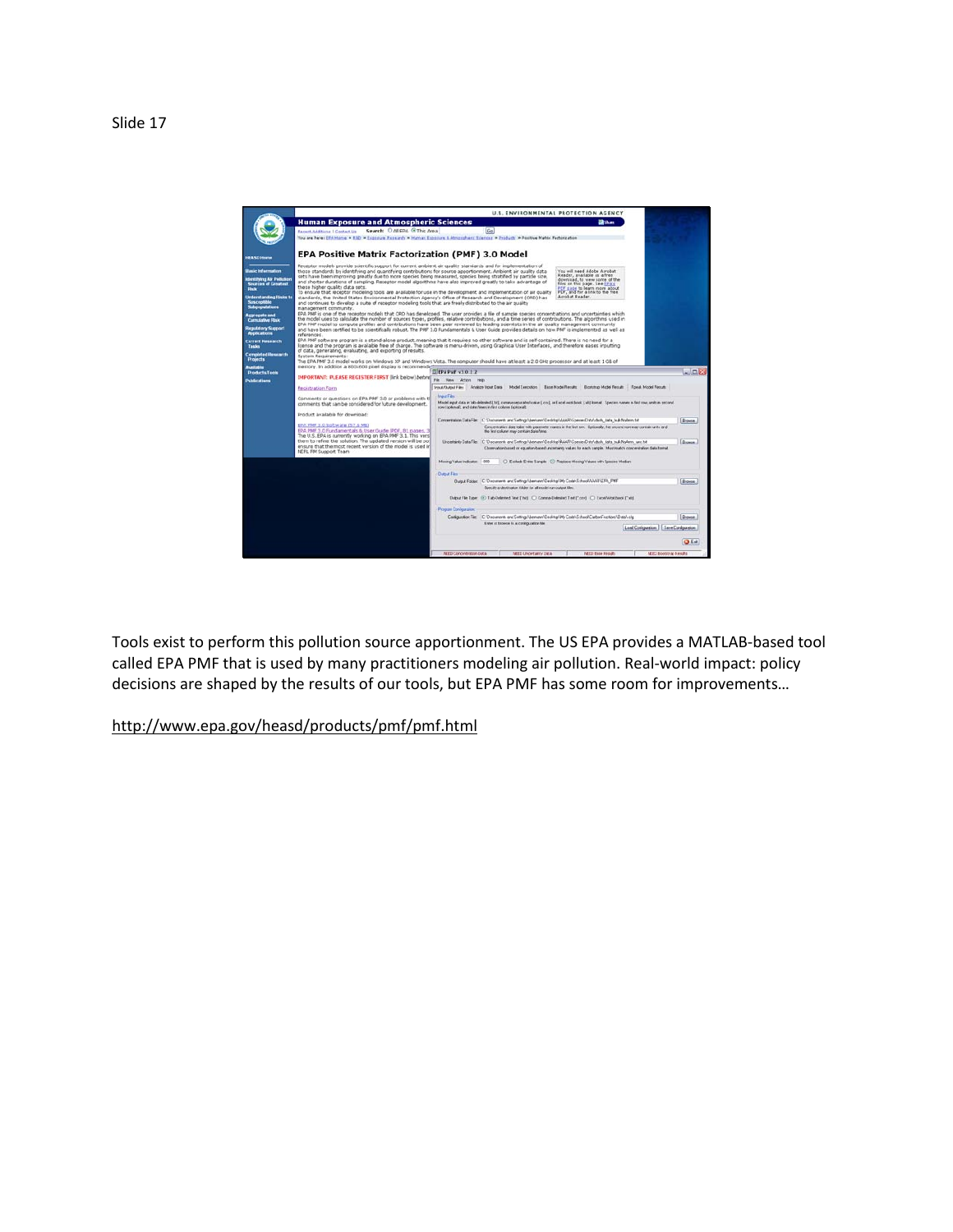

Experiment with different numbers of factors. How many factors can we reasonably extract from the data? How stable are the results if the data are perturbed?

In the middle row, assume Factor 1 looks like "automobile fuel combustion". If you add another factor to the solution, Factor 1 might split out to gas and diesel combustion. If you add too many factors though the mathematical factors may not have real-world analogues, and the degenerate case is just one factor per chemical species...

Slide courtesy of Mike Hannigan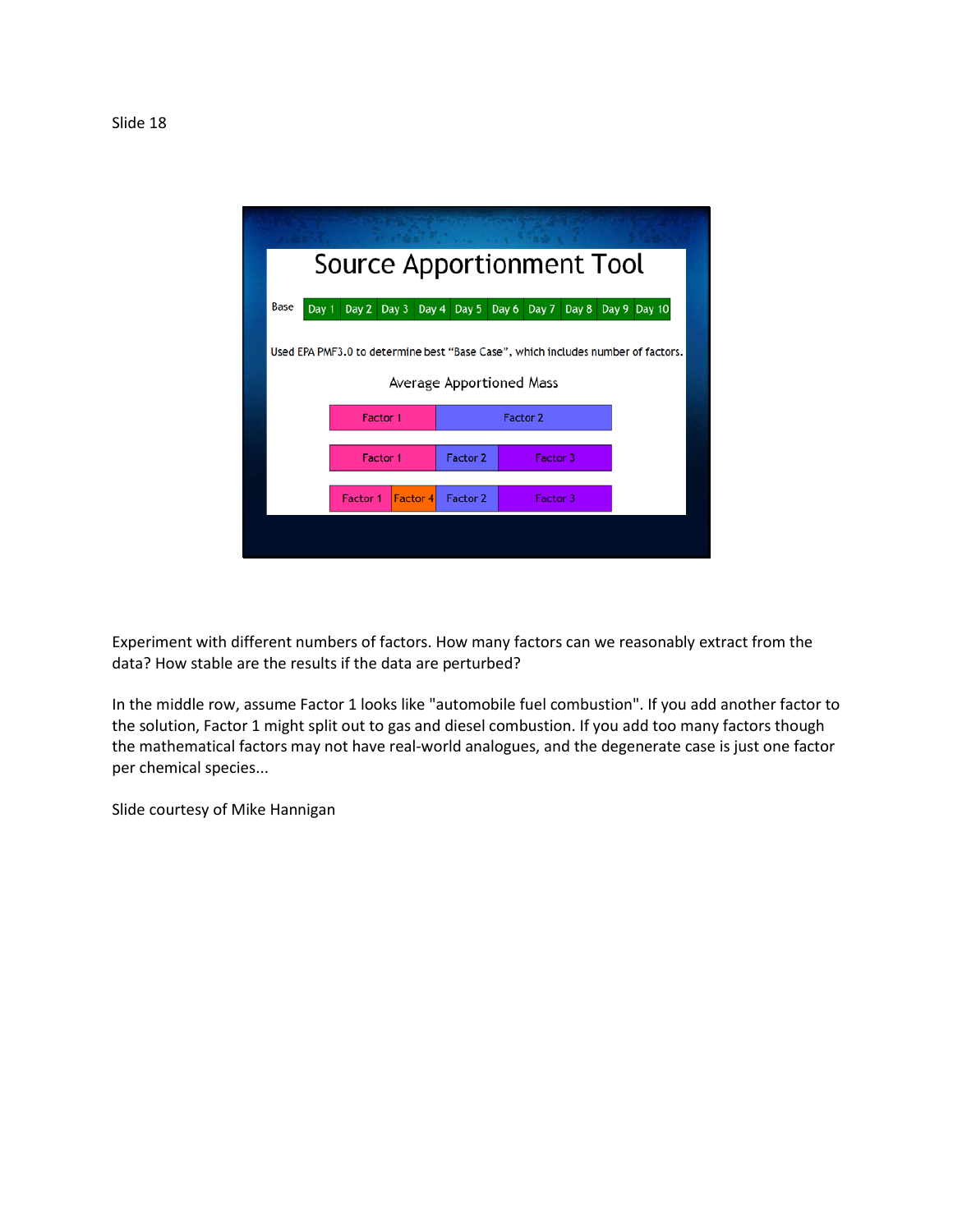

Mathematical "factor 1" is row 1of F and column 1 of G, and say it looks like gasoline combustion. In a bootstrap solution this same mathematical factor might appear but just happen to be in row 2 of F, column 2 of G. We need to sort the rows/columns of the solutions such that "factor 1", i.e., row 1 and column 1 in every F,G matrix always corresponds to gasoline combustion.

Slide courtesy of Mike Hannigan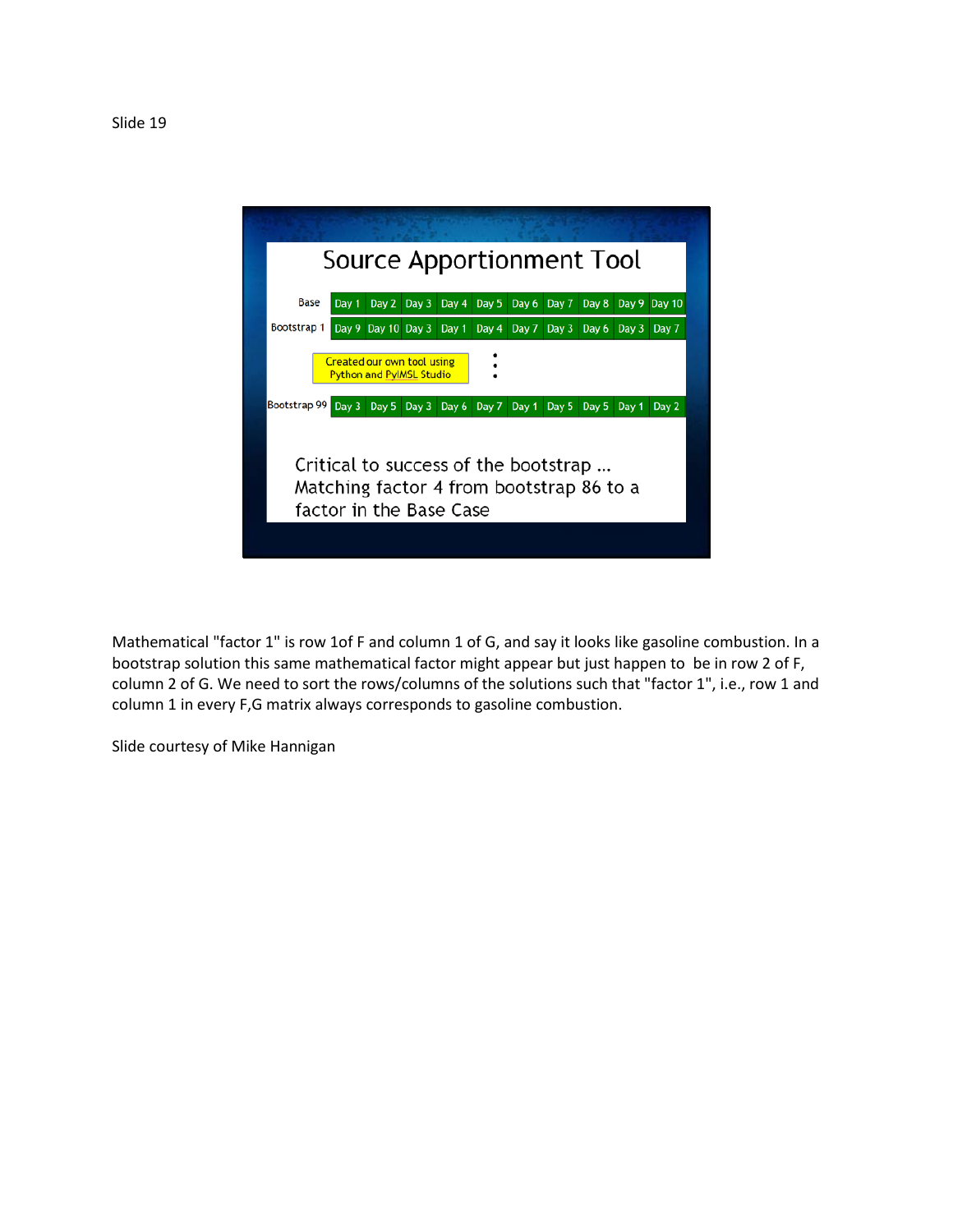

Step 1 is the computationally time consuming part.

Step 2: Stationary Block Bootstrap. Mean found by looking at median p for AR(p) models fit to each pollutant species' time series.

Step 2: keep track of which days were resampled and where they showed up in the synthetic X!

Step 4 uses pattern classification algorithms in PyIMSL Studio

Embarrassingly parallel analysis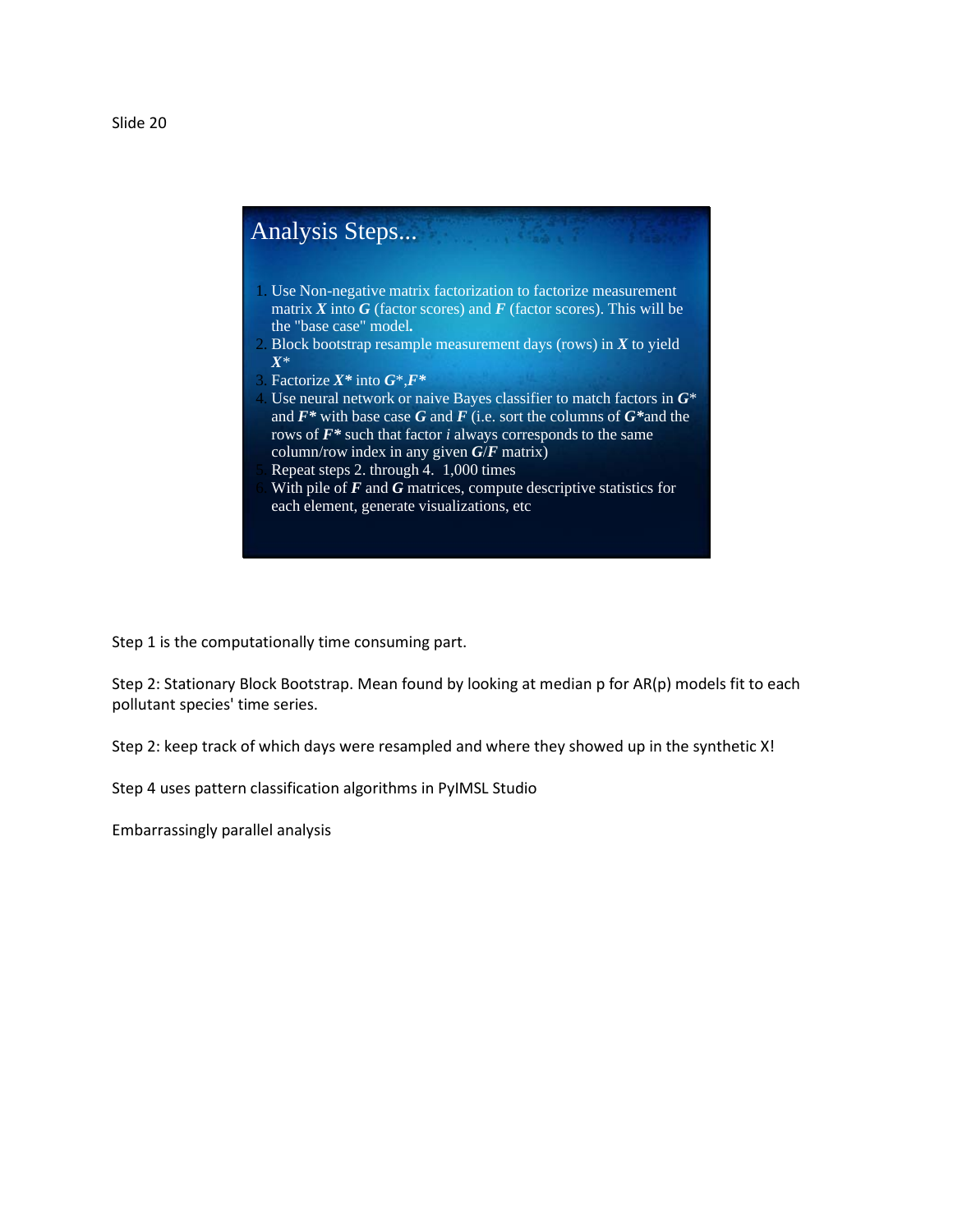Slide 21



These results show bias and variability in the model results due to sampling error. This is what the huge simulation gets us!

This factor is what we might call the "nitrate factor"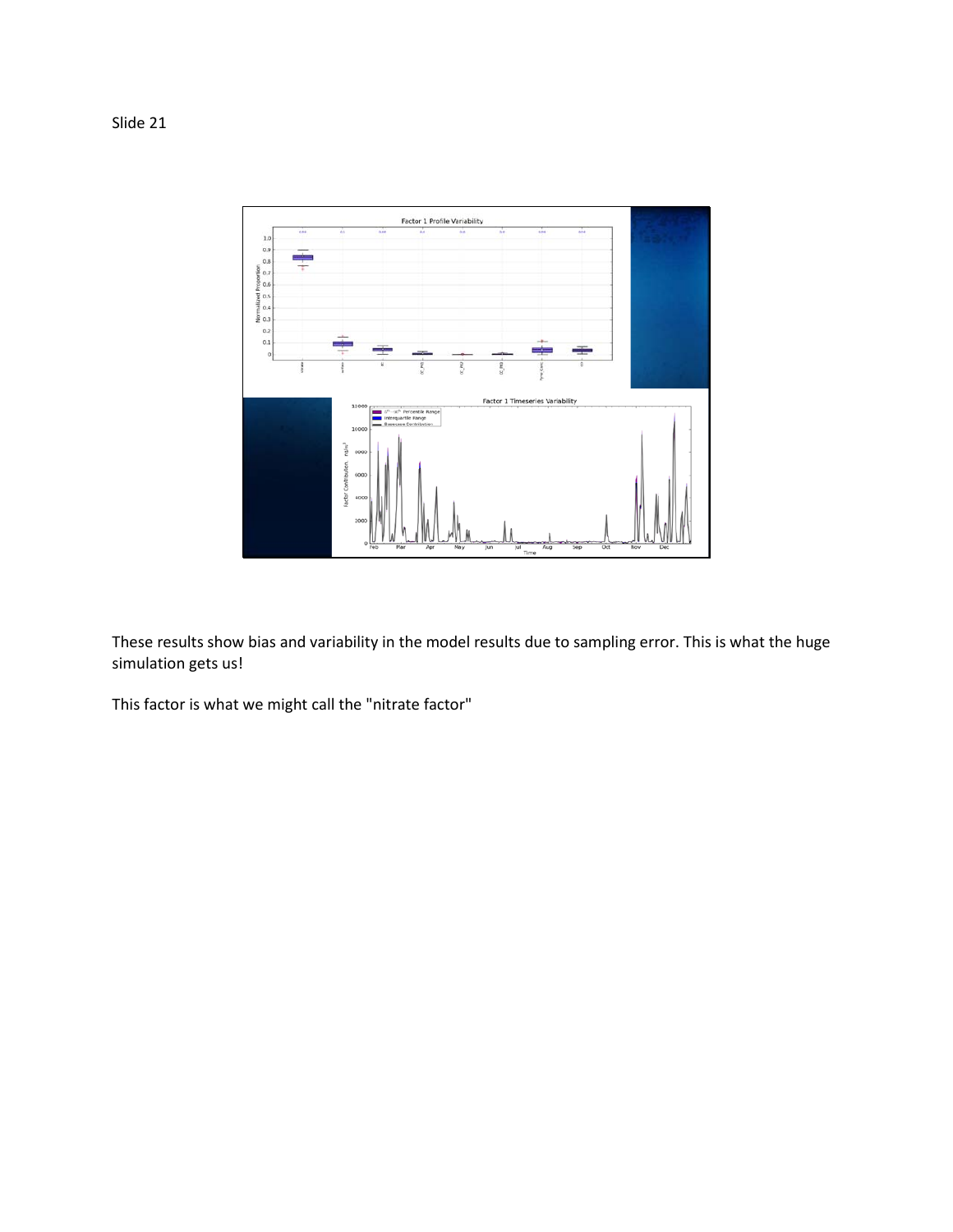### Slide 22



More variability and bias seen in Factor 3 than in Factor 1.

This factor is what we might call "diesel combustion", and we should question the base case model results for this factor due to the variability and bias we see under the bootstrap simulation.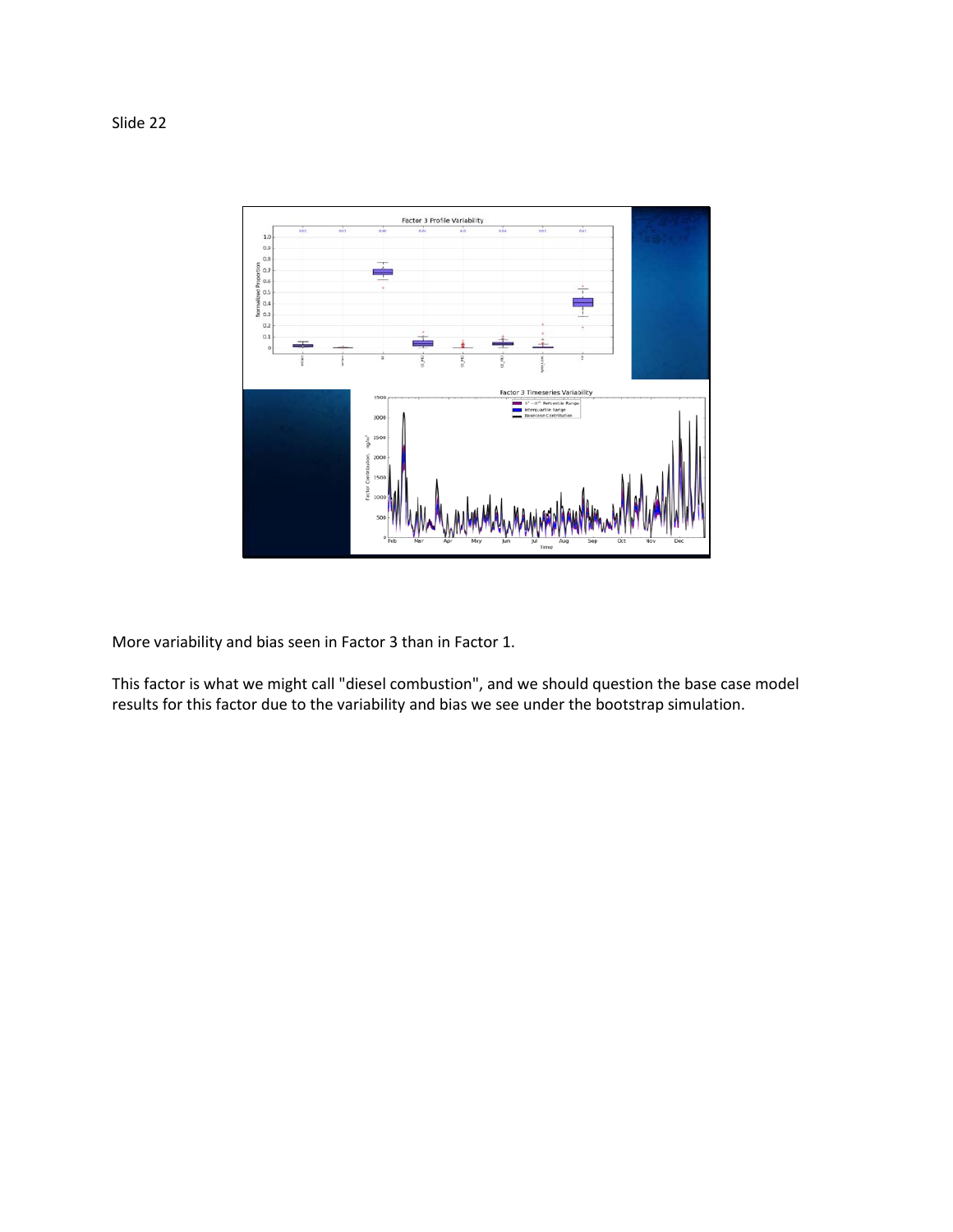

Even though key algorithms might be already be multi-threaded, the entire analysis itself can be parallelized too.

Code can actually run slower using MKL and OpenMP due to thread overhead (keywords: OpenMP pragmas and nesting). Can't just blindly turn them on if you are concerned about speed, need to understand nature and scale of your problem. Automatic tuning of libraries on specific hardware, for specific problem types (e.g. ATLAS), is the wave of the future.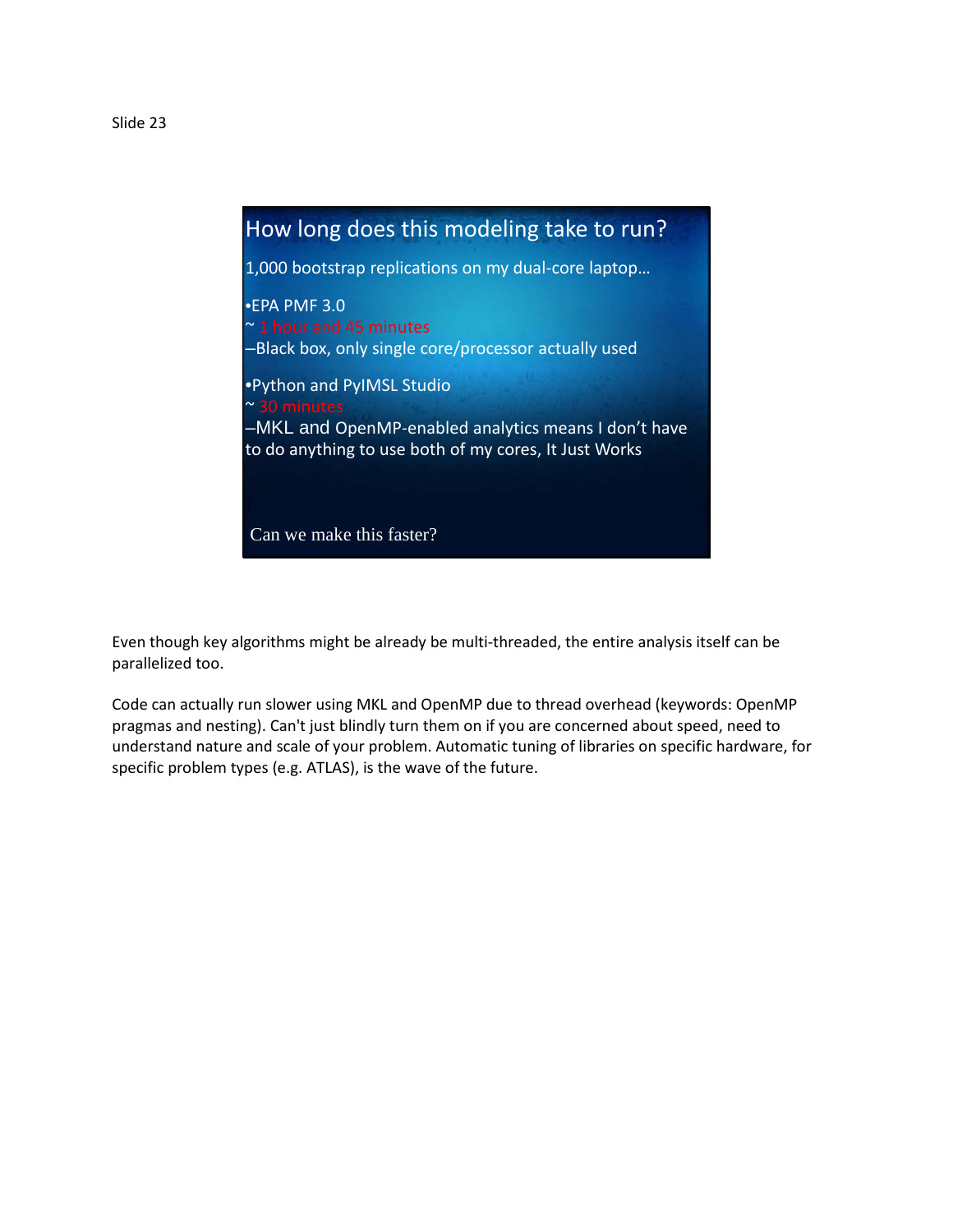Slide 24



IPython to the rescue...

parallelBlock is just a Python function that performs the six analysis steps outlined a few slides back. Very little boilerplate needed to parallelize the simulation. Basically, we set up the environment on each engine in the cluster, map the six-steps analysis out to the engines, wait until the engines have performed the work, aggregate the results from each engine, and then process the results…

What I love about IPython (besides the interactive shell) is that while it supports multiple ways to do parallel computing, I can use it to quickly and easily parallelize "embarrassingly parallel" problems like I have in this context.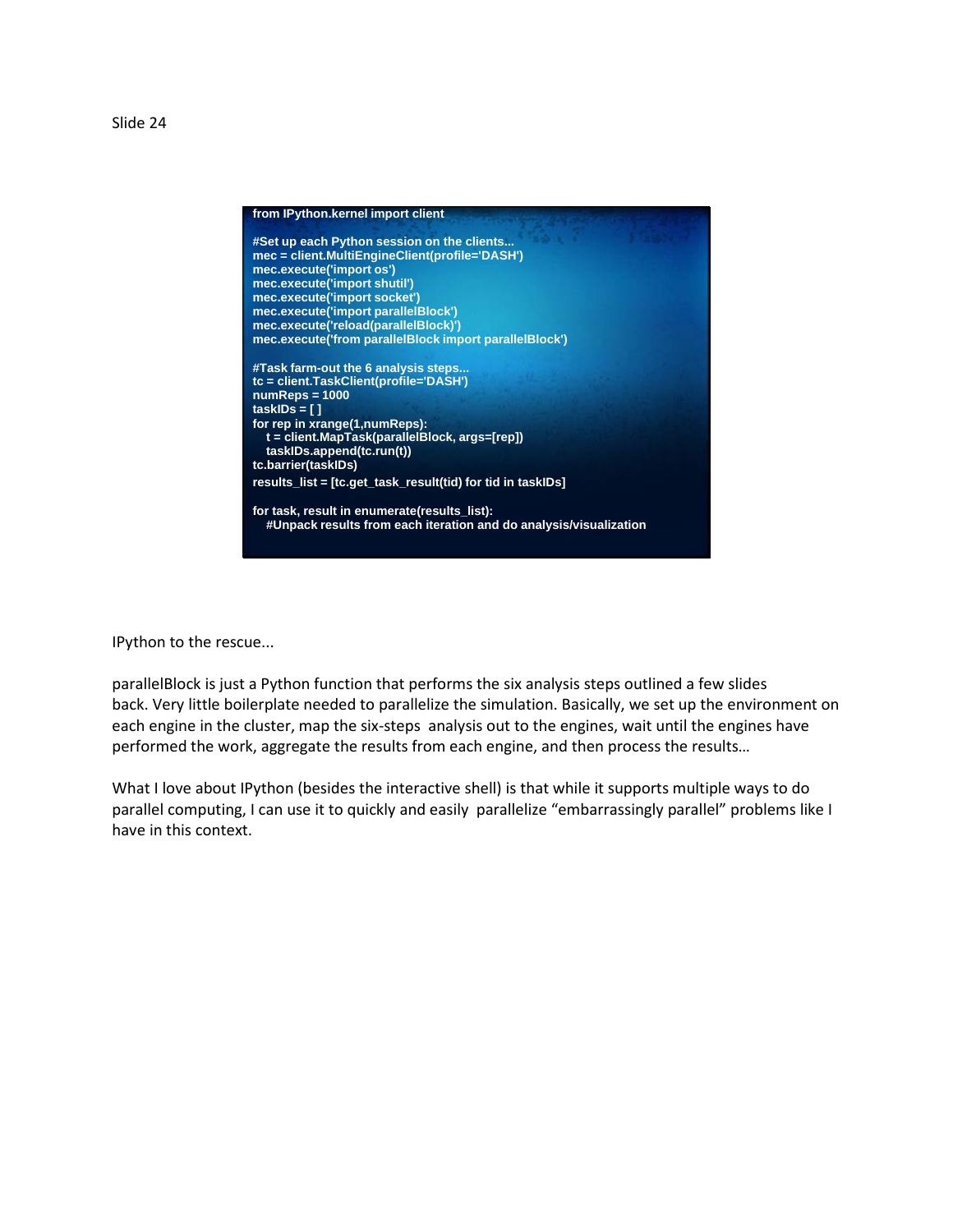

MS HPC Server makes administering cluster easy! Lots of 3rd party support, IPython parallel features dump xml configuration read in by HPC Server. I can remote desktop to each engine and browse the local file system, see a real-time heat map of processor load for each core, manage job schedules, etc, all in an intuitive interface. Great for someone like me who does not know much about the IT issues involved with managing a cluster.

Lots of value in just taking advantage of the cores on one's desktop/laptop, HPC Server not needed. Code works the same, but different IPython profiles would be used to distribute the code on your dualcore laptop vs working with MS HPC Server to work over a cluster.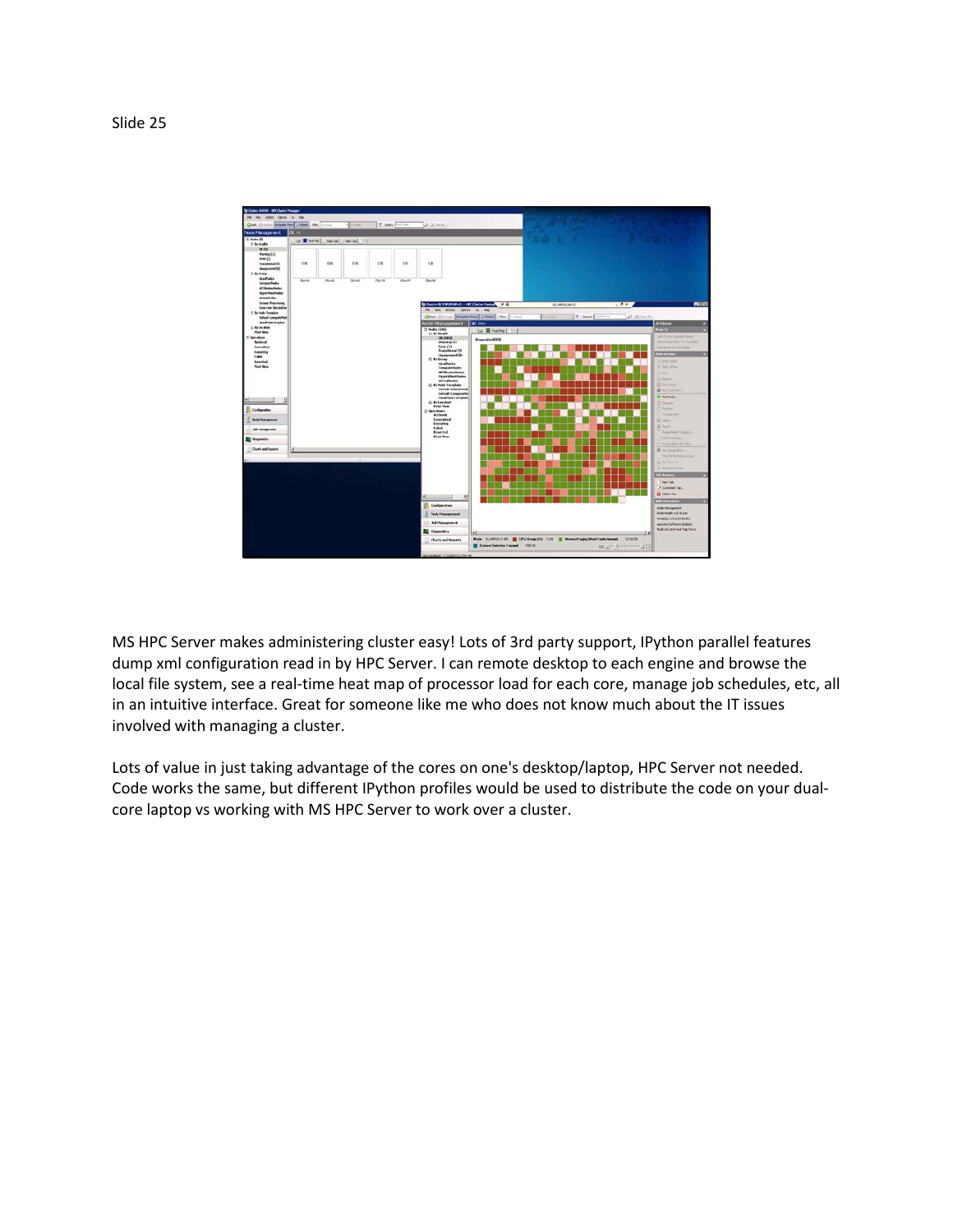

Slide courtesy of Wen-ming Ye, Technical Evangelist (HPC), Microsoft. Wen-ming got me access to the Cray CX1 cluster.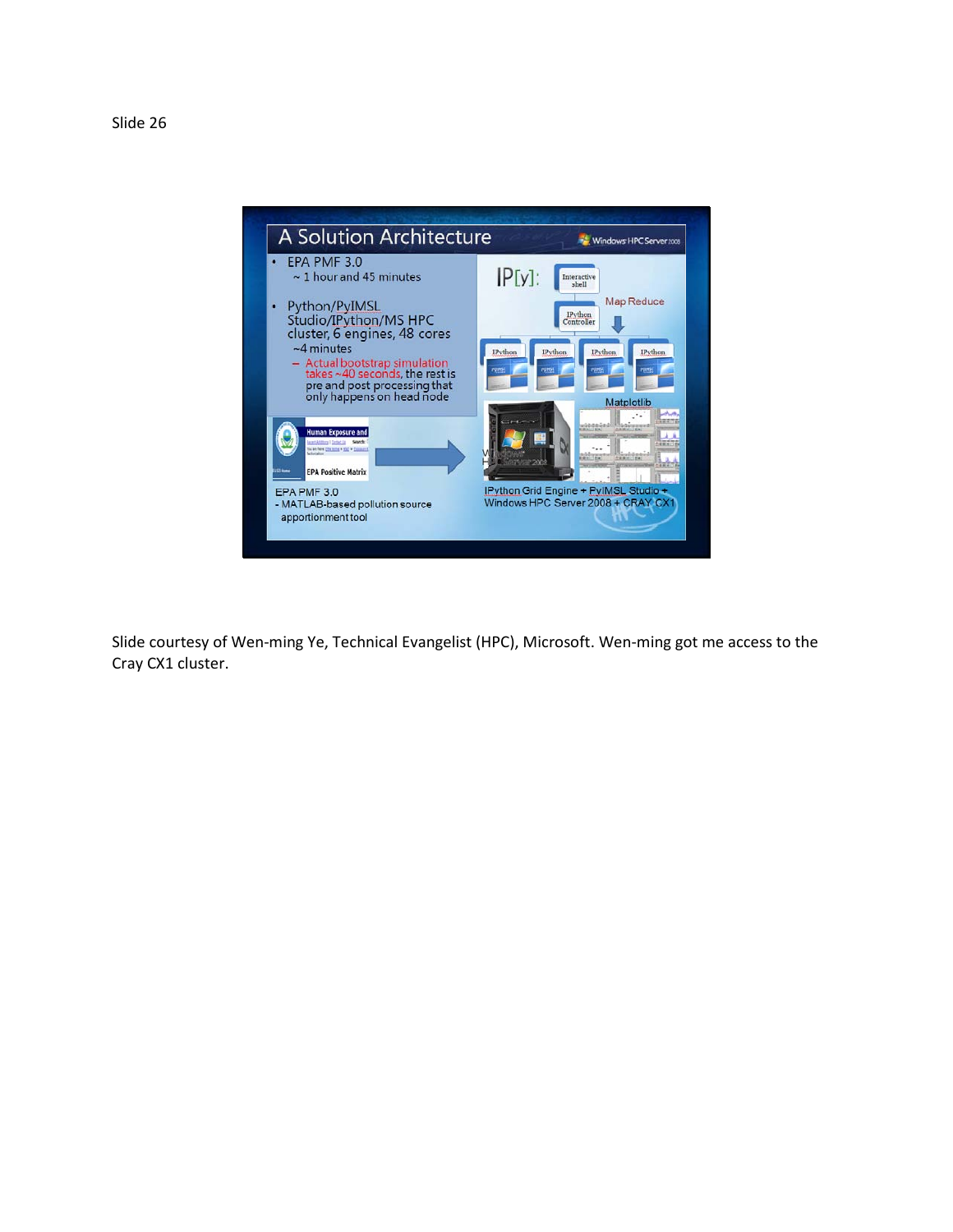

What happens when we move beyond simple examples of computing a matrix product?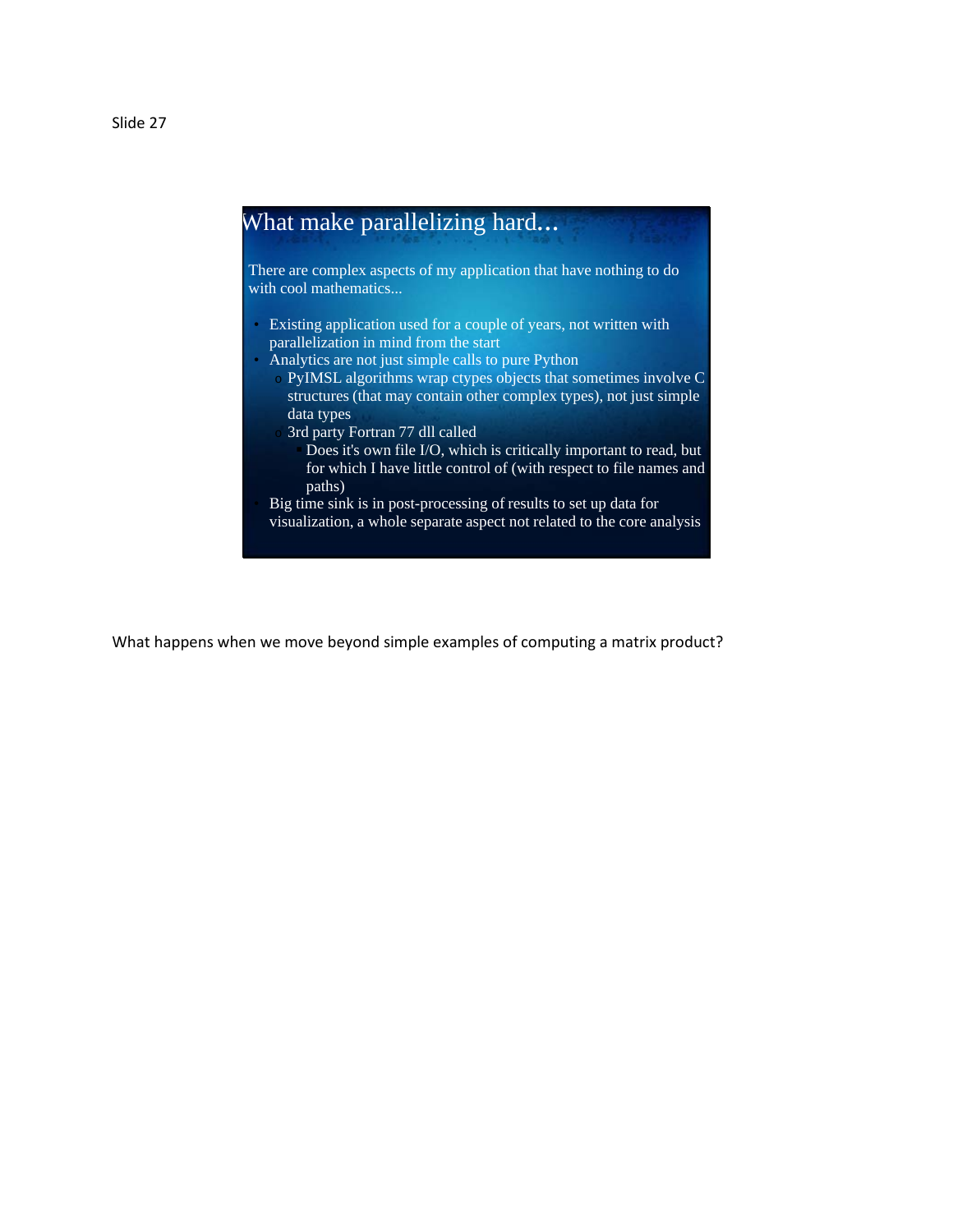

Bullet 1: Could be a simple try/except around importing IPython, but...

IPython 0.11 will help this issue, as will time: soon everyone will have multicore machines and be writing parallelized applications from the start.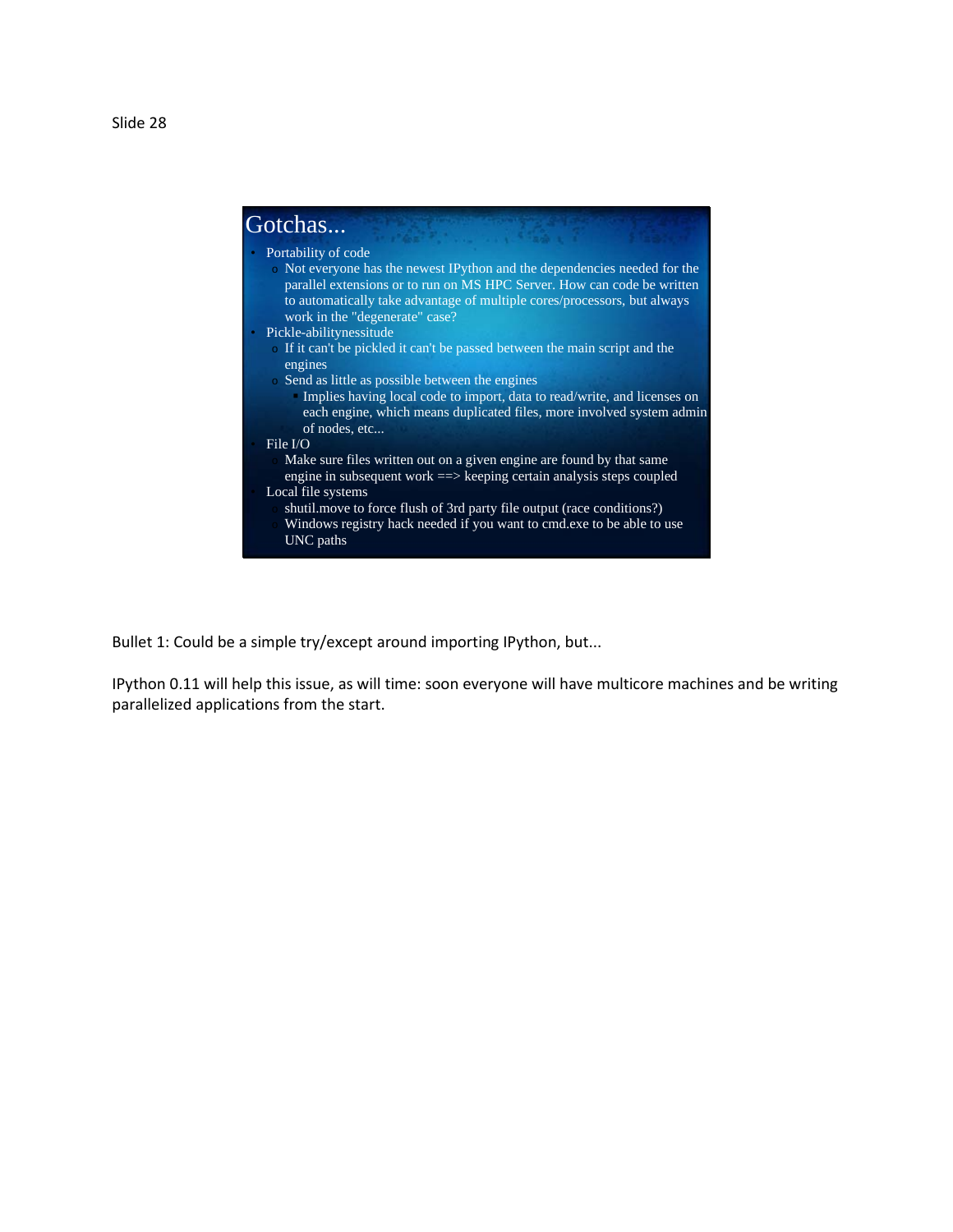

Whereas the non-parallel code used to just return a tuple of various results, now I have try/except blocks and also return information about the host and process ID, which is helpful for when I have to inspect a given engine's file system say, and track results across various processes.

I have to keep the PMF file I/O and subsequent analysis linked. engine ID is variable "id" in each engine's namespace